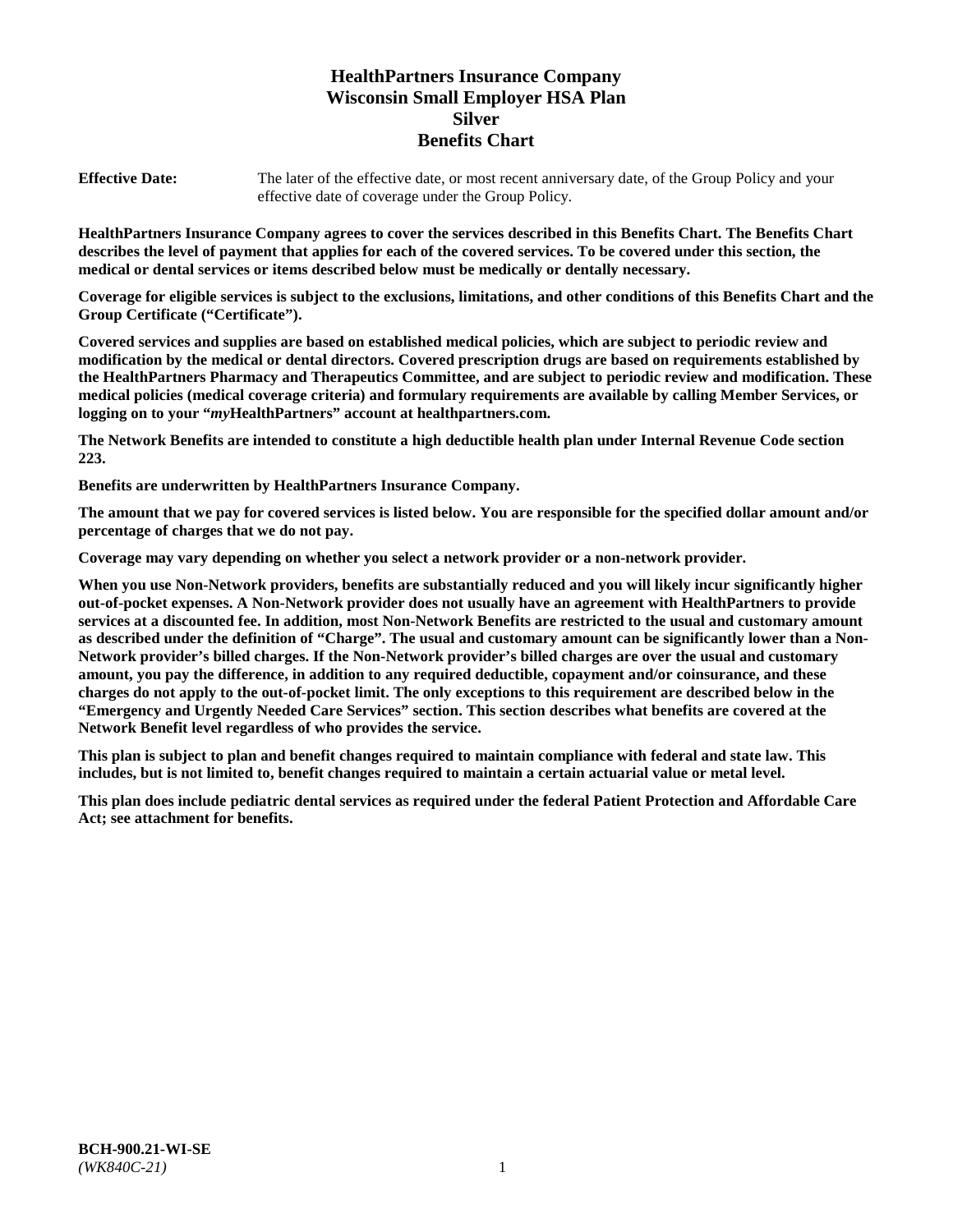# **These definitions apply to this Benefits Chart. They also apply to the Certificate.**

| <b>Biosimilar Drug:</b> | A prescription drug, approved by the Food and Drug Administration (FDA), that the FDA has<br>determined is biosimilar to and interchangeable with a biological brand name drug. Biosimilar<br>drugs are not considered generic drugs and are not covered under the generic drug benefit.                                                                                                                                                                                                                                                                                                                                                     |
|-------------------------|----------------------------------------------------------------------------------------------------------------------------------------------------------------------------------------------------------------------------------------------------------------------------------------------------------------------------------------------------------------------------------------------------------------------------------------------------------------------------------------------------------------------------------------------------------------------------------------------------------------------------------------------|
| <b>Brand Name Drug:</b> | A prescription drug, approved by the Food and Drug Administration (FDA), that is manufactured,<br>sold, or licensed for sale under a trademark by the pharmaceutical company that originally<br>researched and developed the drug. Brand name drugs have the same active-ingredient formula as<br>the generic version of the drug. However, generic drugs are manufactured and sold by other drug<br>manufacturers and are generally not available until after the patent on the brand name drug has<br>expired. A few brand name drugs may be covered at the generic drug benefit level if this is<br>indicated on the formulary.           |
| <b>Calendar Year</b>    | This is the 12-month period beginning 12:01 A.M. Central Time, on January 1, and ending 12:00<br>A.M. Central Time of the next following December 31.                                                                                                                                                                                                                                                                                                                                                                                                                                                                                        |
| <b>Charge:</b>          | For covered services delivered by a network provider, this is the provider's discounted fee for a<br>given medical/surgical service, procedure or item.                                                                                                                                                                                                                                                                                                                                                                                                                                                                                      |
|                         | For covered services delivered by non-network providers, a contracted rate may apply if such<br>arrangement is available to HealthPartners.                                                                                                                                                                                                                                                                                                                                                                                                                                                                                                  |
|                         | For the usual and customary charge for covered services delivered by non-network providers, our<br>payment is calculated using one of the following options to be determined at HealthPartners'<br>discretion: 1) a percentage of the Medicare fee schedule; 2) a comparable schedule if the service is<br>not on the Medicare fee schedule; or 3) a commercially reasonable rate for such service.                                                                                                                                                                                                                                          |
|                         | The usual and customary charge is the maximum amount allowed that we consider in the<br>calculation of the payment of charges incurred for certain covered services. You must pay for any<br>charges above the usual and customary charge, and they do not apply to the out-of-pocket limit.                                                                                                                                                                                                                                                                                                                                                 |
|                         | A charge is incurred for covered ambulatory medical and surgical services, on the date the service<br>or item is provided. A charge is incurred for covered inpatient services, on the date of admission to<br>a hospital. To be covered, a charge must be incurred on or after your effective date and on or<br>before the termination date.                                                                                                                                                                                                                                                                                                |
| Copayment/Coinsurance:  | The specified dollar amount, or percentage, of charges incurred for covered services, which we do<br>not pay, but which you must pay, each time you receive certain medical services, procedures or<br>items. Our payment for those covered services or items begins after the copayment or coinsurance<br>is satisfied. Covered services or items requiring a copayment or coinsurance are specified in this<br>Benefits Chart.                                                                                                                                                                                                             |
|                         | For services provided by a network provider:<br>An amount which is listed as a flat dollar copayment is applied to a network provider's discounted<br>charge for a given service. However, if the network provider's discounted charge for a service or<br>item is less than the flat dollar copayment, you will pay the network provider's discounted charge.<br>An amount which is listed as a percentage of charges or coinsurance is based on the network<br>provider's discounted charges, calculated at the time the claim is processed, which may include an<br>agreed upon fee schedule rate for case rate or withhold arrangements. |
|                         | For services provided by a non-network provider:<br>Any copayment or coinsurance is applied to the lesser of the provider's charges or the usual and<br>customary charge for a service.                                                                                                                                                                                                                                                                                                                                                                                                                                                      |
|                         | A copayment or coinsurance is due at the time a service is provided, or when billed by the<br>provider. The copayment or coinsurance applicable for a scheduled visit with a HealthPartners<br>network provider will be collected for each visit, late cancellation and failed appointment.                                                                                                                                                                                                                                                                                                                                                  |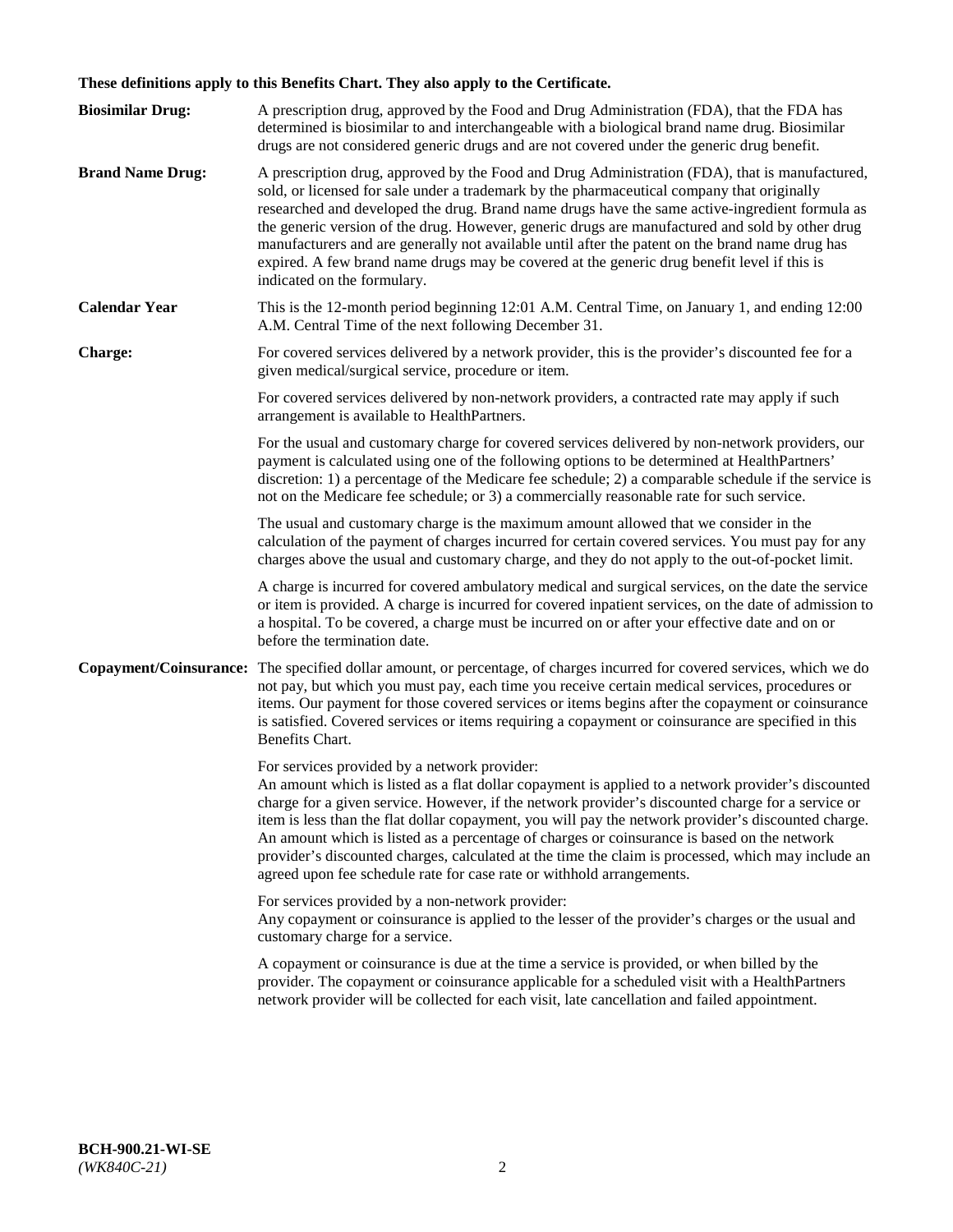| Deductible:                                | The specified dollar amount of charges incurred for covered services, which we do not pay, but an<br>enrollee or a family has to pay first in a calendar year. Our payment for those services or items<br>begins after the deductible is satisfied. For network providers, the amount of the charges that apply<br>to the deductible are based on the network provider's discounted charges, calculated at the time<br>the claim is processed, which may include an agreed upon fee schedule rate for case rate or<br>withhold arrangements. For non-network providers, the amount of charges that apply to the<br>deductible are the lesser of the provider's charges or the usual and customary charge for a service. |
|--------------------------------------------|-------------------------------------------------------------------------------------------------------------------------------------------------------------------------------------------------------------------------------------------------------------------------------------------------------------------------------------------------------------------------------------------------------------------------------------------------------------------------------------------------------------------------------------------------------------------------------------------------------------------------------------------------------------------------------------------------------------------------|
|                                            | Any amounts paid or reimbursed by a third party, including but not limited to: point of service<br>rebates, manufacturer coupons, manufacturer debits cards or other forms of direct reimbursement<br>to an Insured for a product or service, will not apply toward your deductible, to the extent<br>permitted under state and federal law.                                                                                                                                                                                                                                                                                                                                                                            |
|                                            | Your plan has an embedded deductible. This means once an Insured meets the individual<br>deductible, the plan begins paying benefits for that person. If two or more members of the family<br>meet the family deductible, the plan begins paying benefits for all members of the family,<br>regardless of whether each Insured has met the individual deductible. However, an Insured may<br>not contribute more than the individual deductible toward the family deductible.                                                                                                                                                                                                                                           |
|                                            | All services are subject to the deductible unless otherwise indicated below in this Benefits Chart.                                                                                                                                                                                                                                                                                                                                                                                                                                                                                                                                                                                                                     |
| Formulary:                                 | This is a current list, which may be revised from time to time, of prescription drugs, medications,<br>equipment and supplies covered by us as indicated in this Benefits Chart which are covered at the<br>highest benefit level. Some drugs on the formulary may require prior authorization to be covered<br>as formulary drugs. The formulary, and information on drugs that require prior authorization, are<br>available by calling Member Services, or logging on to your "myHealthPartners" account at<br>healthpartners.com.                                                                                                                                                                                   |
| <b>Generic Drug:</b>                       | A prescription drug, approved by the Food and Drug Administration (FDA), that the FDA has<br>determined is comparable to a brand name drug product in dosage form, strength, route of<br>administration, quality, intended use and documented bioequivalence. Generally, generic drugs<br>cost less than brand name drugs. Some brand name drugs may be covered at the generic drug<br>benefit level if this is indicated on the formulary.                                                                                                                                                                                                                                                                             |
| <b>Lifetime Maximum</b><br><b>Benefit:</b> | The specified coverage limit actually paid by us for services and/or charges incurred by you for any<br>given procedure or diagnosis. Payment of benefits under this Benefits Chart ceases when that lifetime<br>maximum benefit is reached. You have to pay for any subsequent charges.                                                                                                                                                                                                                                                                                                                                                                                                                                |
| <b>Non-Formulary Drug:</b>                 | This is a prescription drug, approved by the Food and Drug Administration (FDA), that is not on<br>the formulary, is medically necessary and is not investigative or experimental or otherwise<br>excluded under the Certificate.                                                                                                                                                                                                                                                                                                                                                                                                                                                                                       |
|                                            | Out-of-Pocket Expenses: You pay the specified copayments/coinsurance and deductibles applicable for particular services,<br>subject to the out-of-pocket limit described below. These amounts are in addition to the monthly<br>premium payments.                                                                                                                                                                                                                                                                                                                                                                                                                                                                       |
| <b>Out-of-Pocket Limit:</b>                | You pay the copayments/coinsurance and deductibles for covered services, to the individual or<br>family out-of-pocket limit. Thereafter we cover 100% of the charges incurred for all other covered<br>services, for the rest of the calendar year. You pay amounts greater than the out-of-pocket limit if<br>you exceed any lifetime maximum benefit or any visit or day limits.                                                                                                                                                                                                                                                                                                                                      |
|                                            | Non-Network Benefits above the usual and customary charge (see definition of charge above) do<br>not apply to the out-of-pocket limit.                                                                                                                                                                                                                                                                                                                                                                                                                                                                                                                                                                                  |
|                                            | Non-Network Benefits for transplant surgery do not apply to the out-of-pocket limit.                                                                                                                                                                                                                                                                                                                                                                                                                                                                                                                                                                                                                                    |
|                                            | Any amounts paid or reimbursed by a third party, including but not limited to: point of service<br>rebates, manufacturer coupons, manufacturer debit cards or other forms of direct reimbursement to<br>an Insured for a product or service, will not apply as an out-of-pocket expense, to the extent<br>permitted under state and federal law.                                                                                                                                                                                                                                                                                                                                                                        |
|                                            | You are responsible to keep track of the out-of-pocket expenses. Contact Member Services for<br>assistance in determining the amount paid by the enrollee for specific eligible services received.<br>Claims for reimbursement under the out-of-pocket limit provisions are subject to the same time<br>limits and provisions described under the "Claims Provisions" section of the Certificate.                                                                                                                                                                                                                                                                                                                       |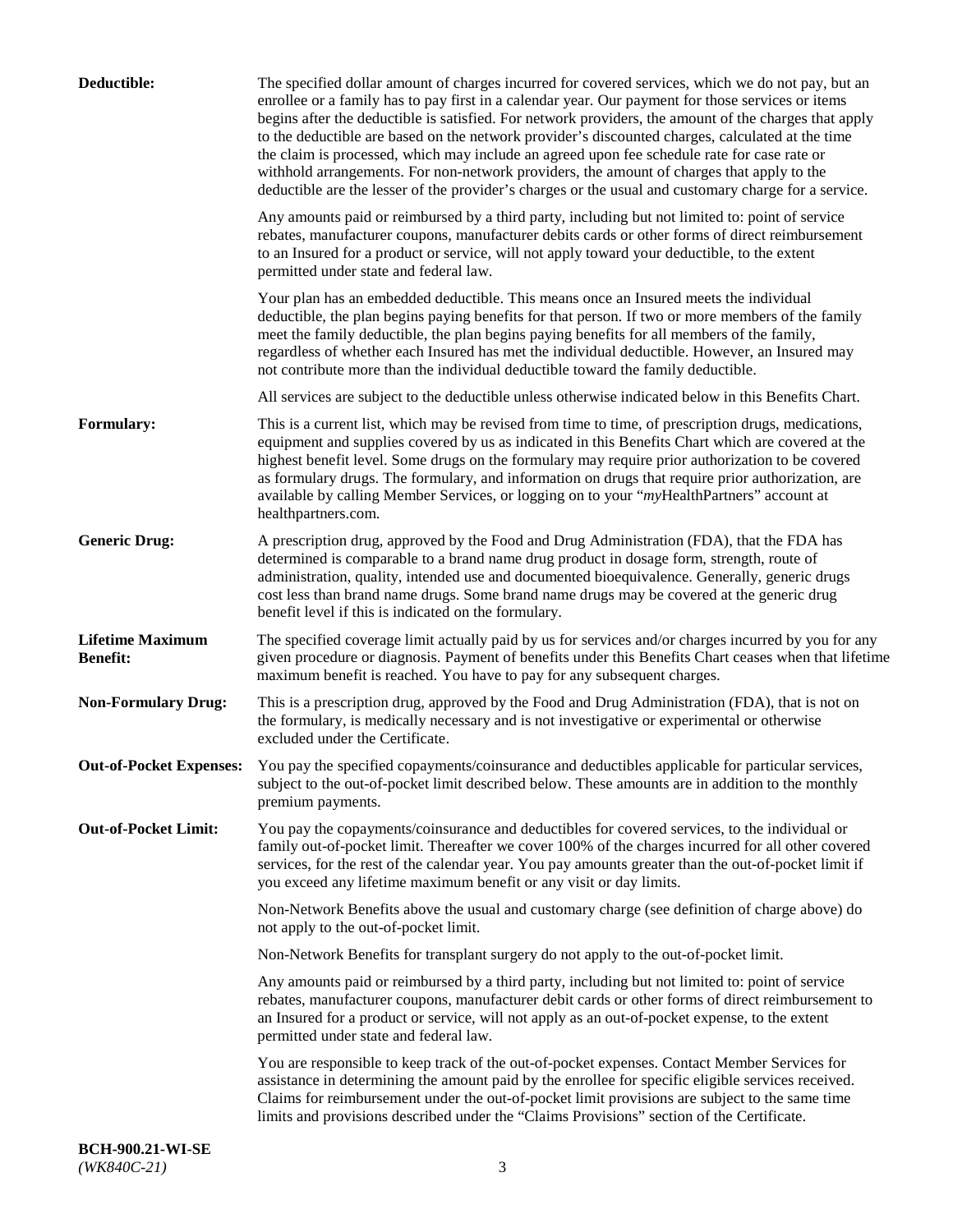**Specialty Drug List:** This is a current list, which may be revised from time to time, of prescription drugs, medications, equipment and supplies, which are typically bio-pharmaceuticals. The purpose of a specialty drug list is to facilitate enhanced monitoring of complex therapies used to treat specific conditions. Specialty drugs are covered by us as indicated in this Benefits Chart. The specialty drug list is available by calling Member Services, or logging on to your "*my*HealthPartners" account at [healthpartners.com.](http://www.healthpartners.com/) **virtuwell:** This is an online service that you may use to receive a diagnosis and treatment for certain routine conditions, such as a cold and flu, ear pain and sinus infections. You may access the virtuwell

website at [virtuwell.com.](http://www.virtuwell.com/)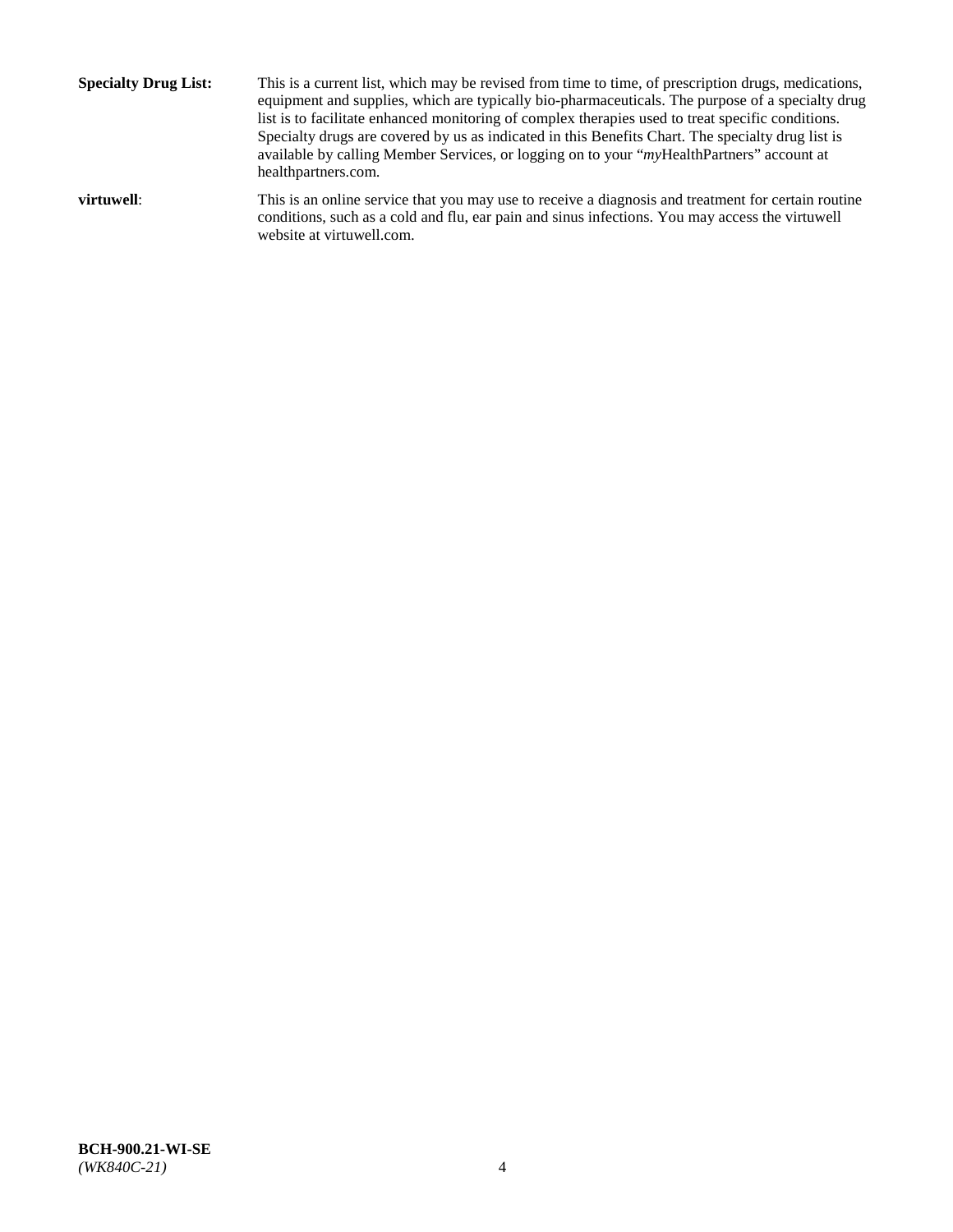## **DEDUCTIBLES AND OUT-OF-POCKET LIMITS**

#### **Individual Calendar Year Deductible**

| <b>Network Benefits</b> | <b>Non-Network Benefits</b> |
|-------------------------|-----------------------------|
| \$5,750                 | \$10,000                    |

#### **Family Calendar Year Deductible**

| <b>Network Benefits</b> | <b>Non-Network Benefits</b> |
|-------------------------|-----------------------------|
| \$11,500                | \$20,000                    |

Separate deductibles must be satisfied under the Network Benefits and Non-Network Benefits.

Your plan has an embedded deductible. This means once an Insured meets the individual deductible, the plan begins paying benefits for that person. If two or more members of the family meet the family deductible, the plan begins paying benefits for all members of the family, regardless of whether each Insured has met the individual deductible. However, an Insured may not contribute more than the individual deductible toward the family deductible.

Any amounts paid or reimbursed by a third party, including but not limited to: point of service rebates, manufacturer coupons, manufacturer debits cards or other forms of direct reimbursement to an Insured for a product or service, will not apply toward your deductible, to the extent permitted under state and federal law.

### **Individual Calendar Year Out-of-Pocket Limit**

| <b>Network Benefits</b> | <b>Non-Network Benefits</b> |
|-------------------------|-----------------------------|
| \$6,000                 | \$30,000                    |

### **Family Calendar Year Out-of-Pocket Limit**

| <b>Network Benefits</b> | <b>Non-Network Benefits</b> |
|-------------------------|-----------------------------|
| \$12,000                | \$60,000                    |

Separate Out-of-Pocket Limits must be satisfied under Network Benefits and Non-Network Benefits.

Non-Network Benefits above the usual and customary charge will not apply to the individual or family Out-of-Pocket Limit.

Non-Network Benefits for transplant surgery do not apply to the Out-of-Pocket Limit.

Any amounts paid or reimbursed by a third party, including but not limited to: point of service rebates, manufacturer coupons, manufacturer debit cards or other forms of direct reimbursement to an Insured for a product or service, will not apply as an out-of-pocket expense, to the extent permitted under state and federal law.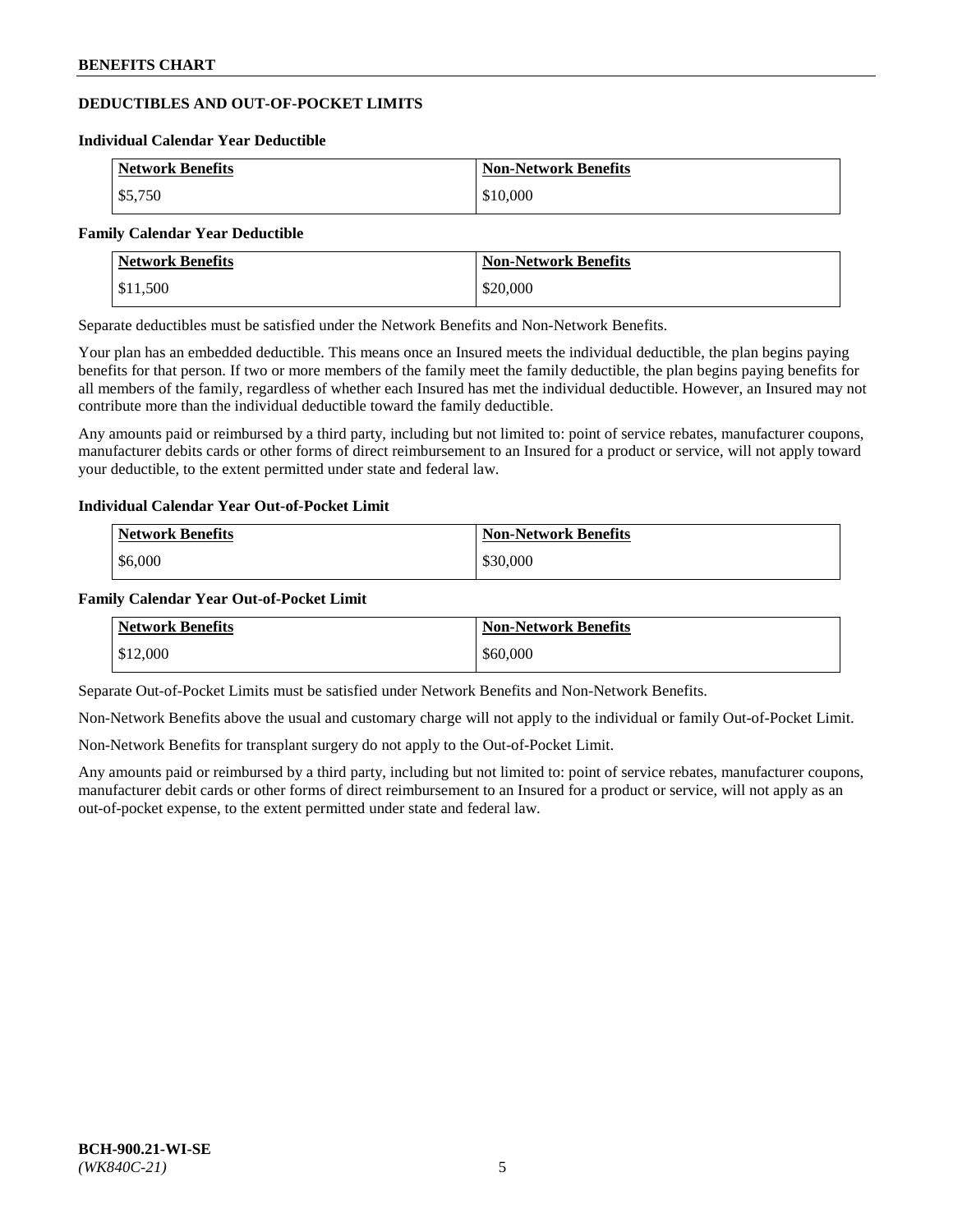## **AMBULANCE AND MEDICAL TRANSPORTATION**

### **Covered Services:**

We cover ambulance and medical transportation for medical emergencies and as shown below.

We also cover medically necessary, non-emergency transportation if it meets our medical coverage criteria. Covered services and supplies are based on established medical policies, which are subject to periodic review and modification by the medical directors. These medical policies (medical coverage criteria) and applicable prior authorization requirements are available by calling Member Services, or logging on to your "*my*HealthPartners" account a[t healthpartners.com.](https://www.healthpartners.com/hp/index.html)

### **Ambulance and Medical Transportation (other than non-emergency fixed wing air ambulance transportation)**

| <b>Network Benefits</b>       | <b>Non-Network Benefits</b> |
|-------------------------------|-----------------------------|
| 100% of the charges incurred. | See Network Benefits.       |

### **Non-Emergency Fixed Wing Air Ambulance Transportation**

| <b>Network Benefits</b>       | <b>Non-Network Benefits</b>  |
|-------------------------------|------------------------------|
| 100% of the charges incurred. | 50% of the charges incurred. |

### **Not Covered:**

See "Services Not Covered" in the Certificate.

### **AUTISM TREATMENT**

### **Covered Services:**

Your network provider will coordinate the prior authorization process for any autism treatment services. You may call Member Services at 952-883-5000 or toll-free at 1-800-883-2177 if you have any questions or concerns regarding the authorization process.

Please call Member Services at 952-883-5000 or toll-free at 1-800-883-2177 to request authorization for autism treatment services from a non-network provider.

We cover prior authorized evidence-based intensive-level and nonintensive-level treatment of autism spectrum disorders (autism disorder, Asperger's syndrome or pervasive development disorder not otherwise specified).

Covered services are based on established medical policies, which are subject to periodic review and modification by the medical or dental directors. These medical policies (medical coverage criteria) are available by calling Member Services, or logging on to your "*my*HealthPartners" account at [healthpartners.com.](https://www.healthpartners.com/hp/index.html)

**Intensive-Level Services** for children diagnosed with autism spectrum disorders. Intensive-level services must begin on or after two years of age and end before nine years of age. Intensive-level services, on average, are services provided for more than 20 hours of treatment per week. (The average number of hours a week is calculated over a six-month period.)

| <b>Network Benefits</b>                  | <b>Non-Network Benefits</b>              |
|------------------------------------------|------------------------------------------|
| 100% of the charges incurred.            | 50% of the charges incurred.             |
| Limited to 235 visits per calendar year. | Limited to 235 visits per calendar year. |

The maximum number of visits is combined for Network Benefits and Non-Network Benefits.

### **Intensive-Level Services Lifetime Maximum Benefit**

| <b>Network Benefits</b>                                              | <b>Non-Network Benefits</b>                                          |
|----------------------------------------------------------------------|----------------------------------------------------------------------|
| 4 years of cumulative services under this plan or any<br>other plan. | 4 years of cumulative services under this plan or any<br>other plan. |

The Lifetime Maximum Benefit is combined for Network Benefits and Non-Network Benefits.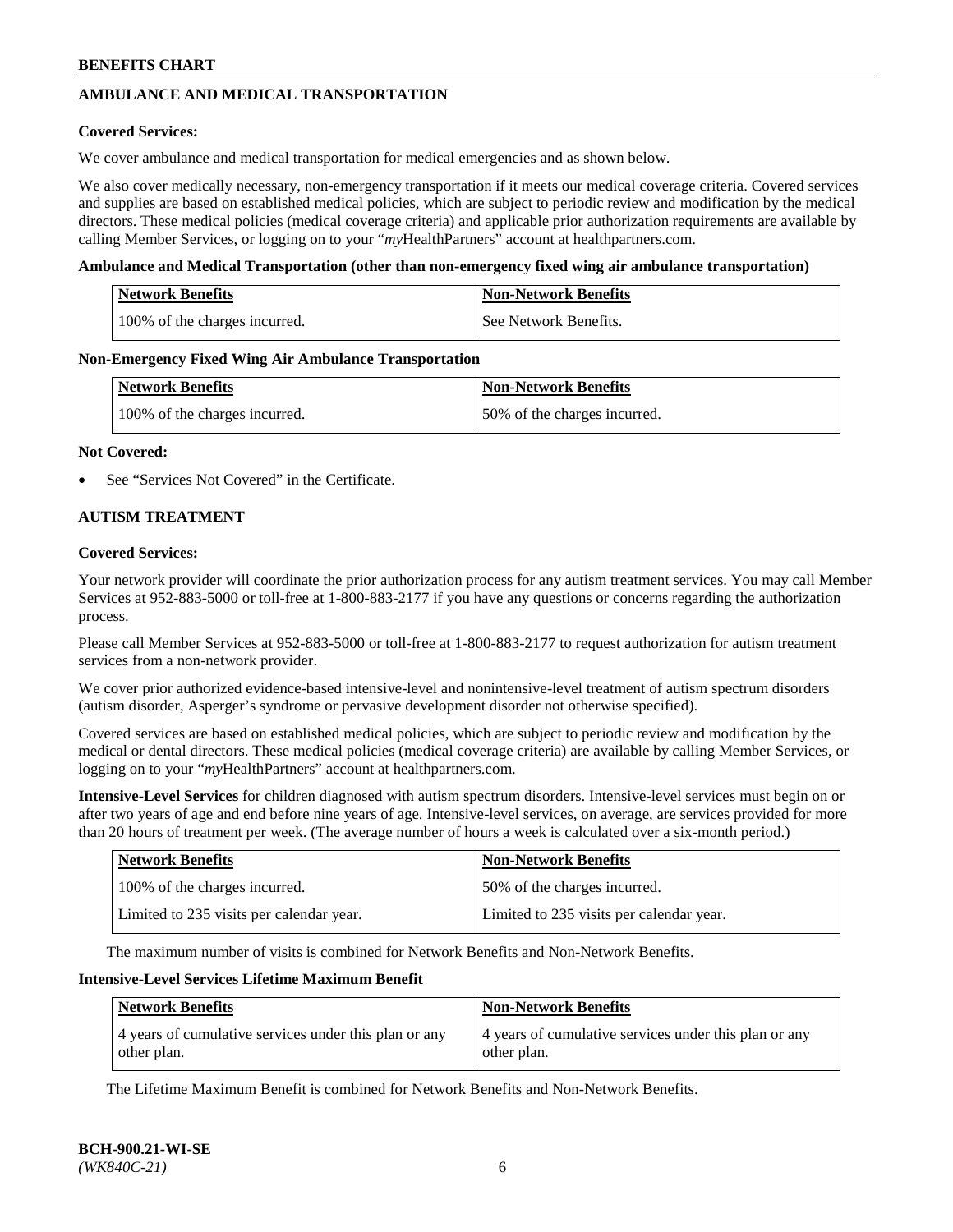#### **Nonintensive-Level Services** for Insureds diagnosed with autism spectrum disorders

| <b>Network Benefits</b>                  | <b>Non-Network Benefits</b>              |
|------------------------------------------|------------------------------------------|
| 100% of the charges incurred.            | 50% of the charges incurred.             |
| Limited to 120 visits per calendar year. | Limited to 120 visits per calendar year. |

The maximum number of visits is combined for Network Benefits and Non-Network Benefits.

### **Not Covered:**

See "Services Not Covered" in the Certificate.

## **BEHAVIORAL HEALTH SERVICES**

### **Covered Services:**

Covered services are based on established medical policies, which are subject to periodic review and modification by the medical directors. These medical policies (medical coverage criteria) are available by calling Member Services, or logging on to your "*my*HealthPartners" account at [healthpartners.com.](https://www.healthpartners.com/hp/index.html)

**Transitional Treatment Services.** These are services for the treatment of nervous or mental disorders, alcoholism or other drug abuse problems which are provided to an Insured in a less restrictive manner than are inpatient hospital services but in a more intensive manner than are outpatient services. Transitional treatment services are services offered by a provider, and certified by the Wisconsin Department of Health Services for each of the following (except the last bulleted item):

- Mental health services for covered adults in a day treatment program.
- Mental health services for covered children in a day hospital treatment program.
- Services for persons with chronic mental illness provided through a community support program.
- Residential treatment programs for alcohol and/or drug dependent covered persons.
- Alcohol and Other Drug Abuse (AODA) services in, a day treatment program.
- Services for persons who are experiencing a mental health crisis or who are in a situation likely to turn into a mental health crisis if support is not provided.
- Intensive outpatient programs for the treatment of psychoactive substance use disorders provided in accordance with the patient placement criteria of the American Society of Addiction Medicine.

### **Mental Health Services**

We cover services for mental health diagnoses as described in the Diagnostic and Statistical Manual of Mental Disorders – Fifth Edition (DSM 5) (most recent edition) that lead to significant disruption of function in your life.

We provide coverage for mental health treatment ordered by a Wisconsin court under a valid court order that is issued on the basis of a behavioral care evaluation performed by a licensed psychiatrist or doctoral level licensed psychologist, which includes a diagnosis and an individual treatment plan for care in the most appropriate, least restrictive environment. We must be given a copy of the court order and the behavioral care evaluation, and the service must be a covered benefit under this plan, and the service must be provided by a network provider, or other provider as required by law.

**Outpatient Services:** We cover medically necessary outpatient professional mental health services for evaluation, crisis intervention, and treatment of mental health disorders.

A comprehensive diagnostic assessment will be made of each patient as the basis for a determination by a mental health professional, concerning the appropriate treatment and the extent of services required.

Outpatient services we cover for a diagnosed mental health condition include the following:

- Individual, group, family and multi-family therapy.
- Medication management provided by a physician, certified nurse practitioner, or physician's assistant.
- Psychological testing services for the purposes of determining the differential diagnoses and treatment planning for patients currently receiving behavioral health services.
- Partial hospitalization services in a licensed hospital or community mental health center.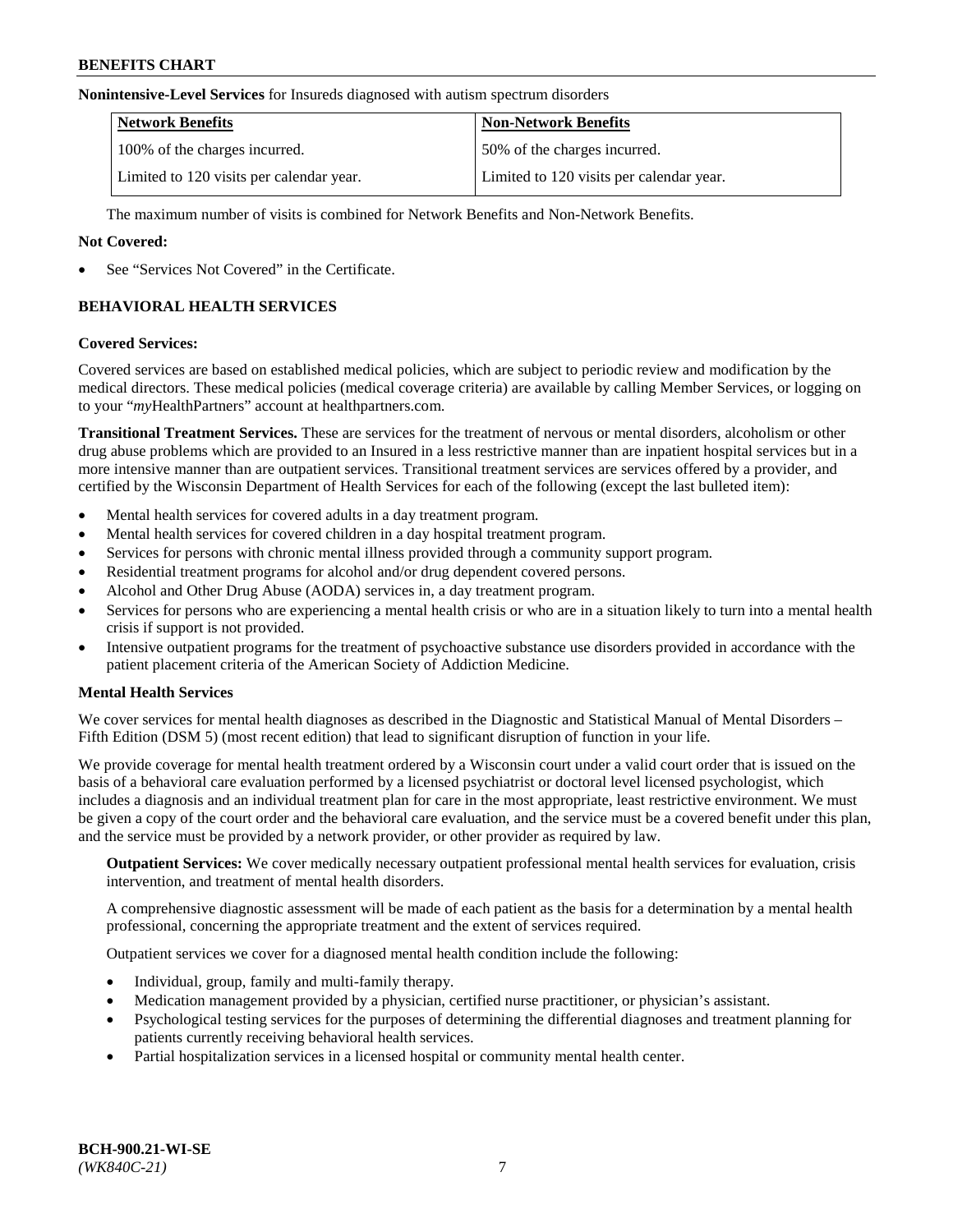- Psychotherapy and nursing services provided in the home if authorized by us.
- Treatment of gender dysphoria that meets medical coverage criteria.

| <b>Network Benefits</b>       | Non-Network Benefits         |
|-------------------------------|------------------------------|
| 100% of the charges incurred. | 50% of the charges incurred. |

#### **Group Therapy**

| Network Benefits              | <b>Non-Network Benefits</b>  |
|-------------------------------|------------------------------|
| 100% of the charges incurred. | 50% of the charges incurred. |

**Inpatient Services:** We cover medically necessary inpatient services in a hospital or licensed residential treatment facility and professional services for treatment of mental health disorders. Medical stabilization is covered under inpatient hospital services in the "Hospital and Skilled Nursing Facility Services" section.

We cover residential care for the treatment of eating disorders in a licensed facility, as an alternative to inpatient care, when it is medically necessary and your physician obtains authorization from us.

| Network Benefits              | <b>Non-Network Benefits</b>  |
|-------------------------------|------------------------------|
| 100% of the charges incurred. | 50% of the charges incurred. |

**Transitional Treatment Services:** We cover transitional treatment services described above for treatment of mental and nervous disorders.

| <b>Network Benefits</b>       | <b>Non-Network Benefits</b>  |
|-------------------------------|------------------------------|
| 100% of the charges incurred. | 50% of the charges incurred. |

### **Substance Abuse Treatment Services**

We cover medically necessary services for assessments by a licensed alcohol and drug counselor and treatment of Substance Related Disorders as defined in the latest edition of the DSM 5.

**Outpatient Services:** We cover medically necessary outpatient professional services for diagnosis and treatment of alcoholism and other drug abuse problems. Substance abuse treatment services must be provided by a program licensed by the local Department of Health Services. Outpatient services we cover for a diagnosed substance abuse disorder include the following:

- Individual, group, family, and multi-family therapy provided in an office setting.
- We cover opiate replacement therapy including methadone and buprenorphine treatment.

| <b>Network Benefits</b>       | <b>Non-Network Benefits</b>  |
|-------------------------------|------------------------------|
| 100% of the charges incurred. | 50% of the charges incurred. |

**Inpatient Services:** We cover medically necessary inpatient services in a hospital or a licensed residential primary treatment center.

We cover services provided in a hospital that is licensed by the local state and accredited by Medicare.

**Detoxification Services.** We cover detoxification services in a hospital or community detoxification facility if it is licensed by the local Department of Health Services.

| Network Benefits              | <b>Non-Network Benefits</b>  |
|-------------------------------|------------------------------|
| 100% of the charges incurred. | 50% of the charges incurred. |

**Transitional Treatment Services:** We cover transitional treatment services described above for treatment of alcoholism or other drug abuse problems.

| Network Benefits              | <b>Non-Network Benefits</b>  |
|-------------------------------|------------------------------|
| 100% of the charges incurred. | 50% of the charges incurred. |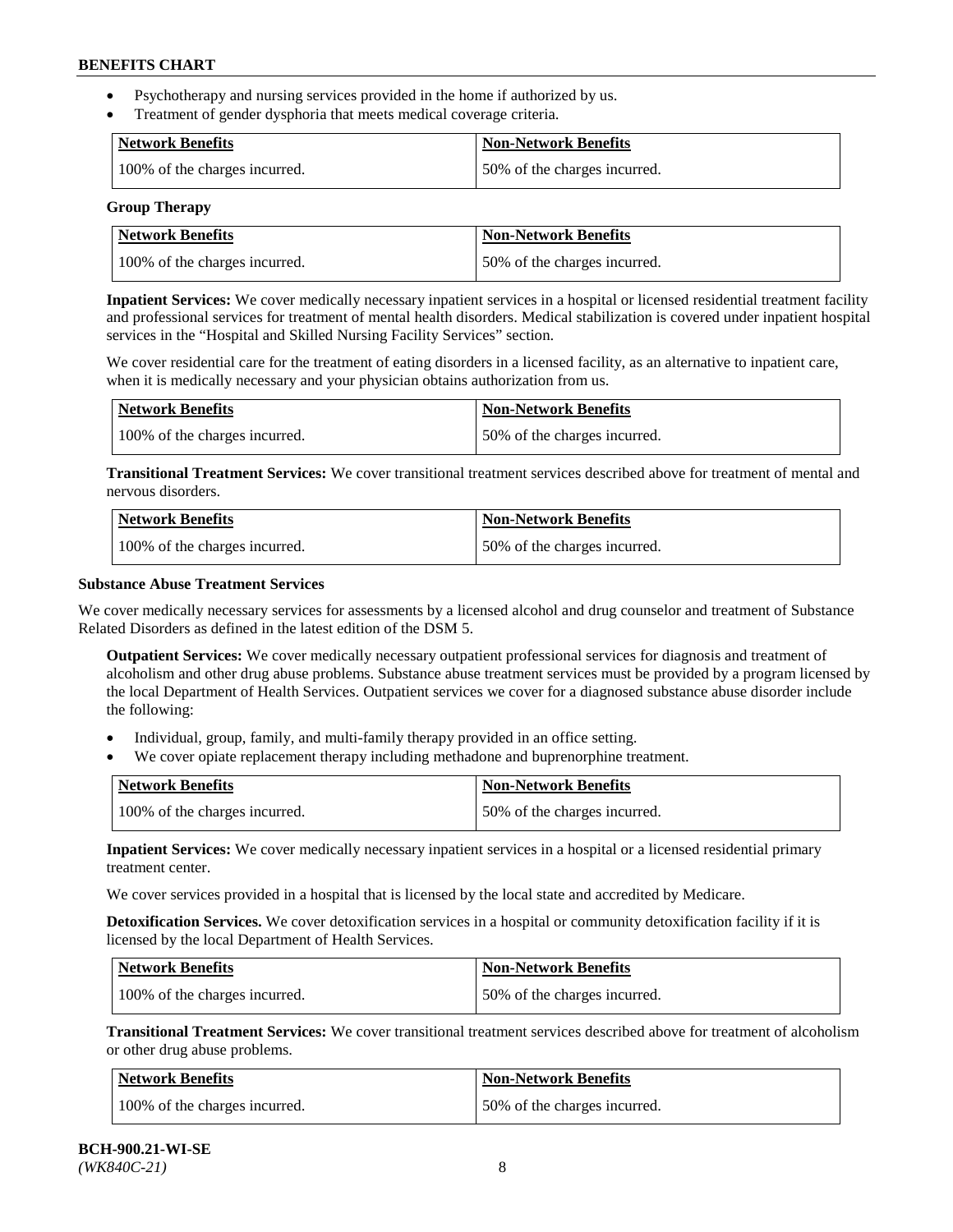**Additional Mental Health and Substance Abuse Treatment Benefits for a Dependent Child Who is a Student:** If a dependent child is a student in a school and that school is located in Wisconsin, but outside of our service area, we cover services as required under Wisconsin Statute 609.655.

| <b>Network Benefits</b>       | <b>Non-Network Benefits</b>  |
|-------------------------------|------------------------------|
| 100% of the charges incurred. | 50% of the charges incurred. |

### **Not Covered:**

See "Services Not Covered" in the Certificate.

### **CHIROPRACTIC SERVICES**

### **Covered Services:**

We cover chiropractic services for rehabilitative care. Chiropractic services are adjustments to any abnormal articulations of the human body, especially those of the spinal column, for the purpose of giving freedom of action to impinged nerves that may cause pain or deranged function.

Massage therapy which is performed in conjunction with other treatment/modalities by a chiropractor, is part of a prescribed treatment plan and is not billed separately is covered

| <b>Network Benefits</b>       | <b>Non-Network Benefits</b>  |
|-------------------------------|------------------------------|
| 100% of the charges incurred. | 50% of the charges incurred. |

### **Not Covered:**

- Massage therapy for the purpose of comfort or convenience of the Insured.
- See "Services Not Covered" in the Certificate.

## **CLINICAL TRIALS**

### **Covered Services:**

We cover certain routine services if you participate in a Phase I, Phase II, Phase III or Phase IV approved clinical trial that is conducted in relation to the prevention, detection, or treatment of cancer or other life-threatening disease or condition as defined in the Affordable Care Act. Approved clinical trials include (1) federally funded trials when the study or investigation is approved or funded by any of the federal agencies defined in the Public Health Services Act, section 2709 (d) (1) (A); (2) the study or investigation is conducted under an investigational new drug application reviewed by the Food and Drug Administration; and (3) the study or investigation is a drug trial that is exempt from having such an investigational new drug application. We cover routine patient costs for services that would be eligible under the Certificate and this Benefits Chart if the service were provided outside of a clinical trial.

| <b>Network Benefits</b>                                                                                                                                                                                 | <b>Non-Network Benefits</b>                                                                                                                                                                          |
|---------------------------------------------------------------------------------------------------------------------------------------------------------------------------------------------------------|------------------------------------------------------------------------------------------------------------------------------------------------------------------------------------------------------|
| Coverage level is same as corresponding Network<br>Benefits, depending on type of service provided such as<br>Office Visits for Illness or Injury, Inpatient or<br><b>Outpatient Hospital Services.</b> | Coverage level is same as corresponding<br>Non-Network Benefits, depending on type of service<br>provided such as Office Visits for Illness or Injury,<br>Inpatient or Outpatient Hospital Services. |
|                                                                                                                                                                                                         |                                                                                                                                                                                                      |

#### **Not Covered:**

- The investigative or experimental item, device or service itself.
- Items or services that are provided solely to satisfy data collection and analysis needs and that are not used in the direct clinical management of the patient.
- A service that is clearly inconsistent with widely accepted and established standards of care for a particular diagnosis.
- See "Services Not Covered" in the Certificate.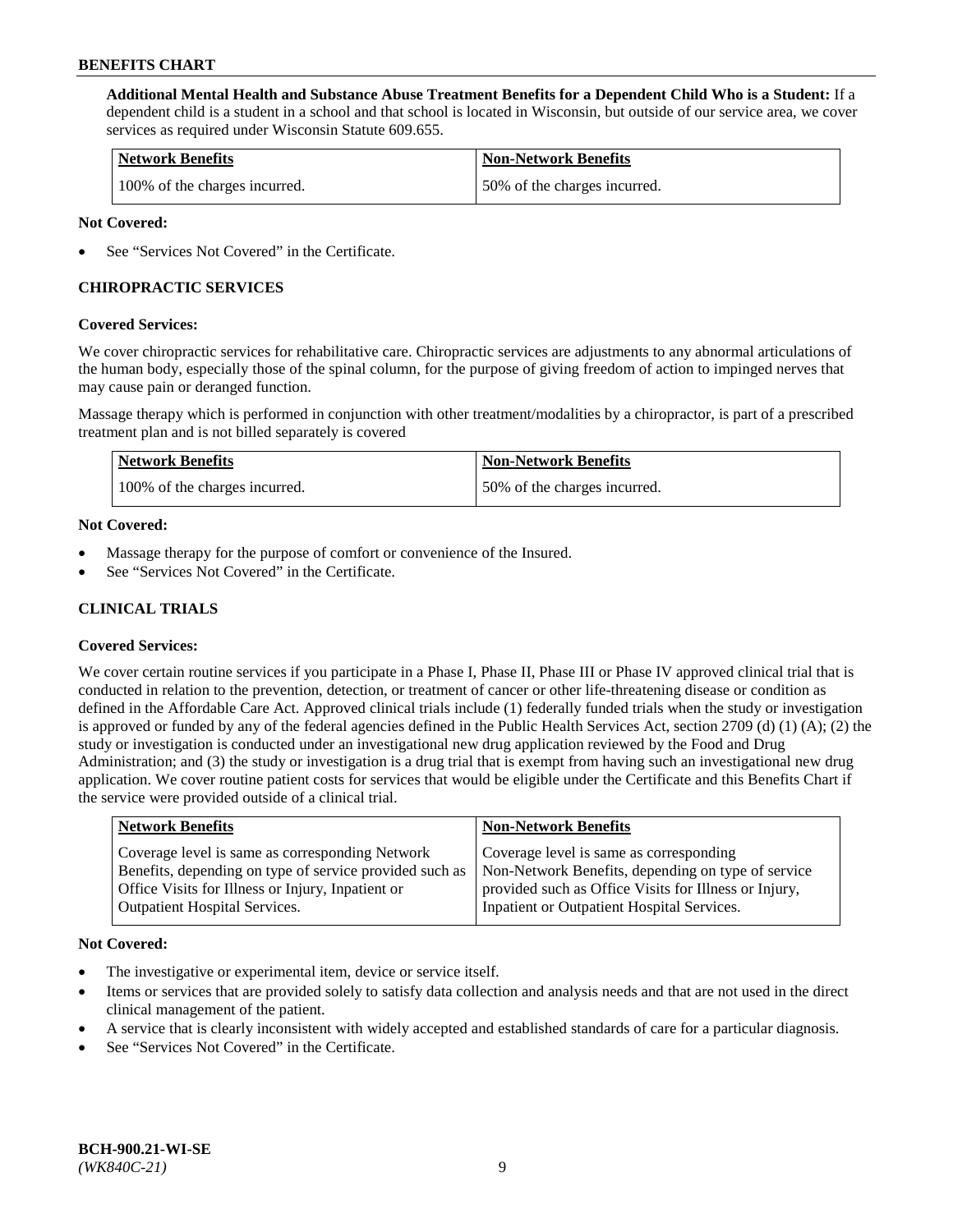## **DENTAL SERVICES**

### **Covered Services:**

We cover services as described below.

**Accidental Dental Services:** We cover dentally necessary services to treat and restore damage done to sound, natural, unrestored teeth as a result of an accidental injury. Coverage is for damage caused by external trauma to face and mouth only, not for cracked or broken teeth, which result from biting or chewing. We cover restorations, root canals, crowns and replacement of teeth lost that are directly related to the accident in which the Insured was involved. We cover initial exam, x-rays and palliative treatment including extractions, and other oral surgical procedures directly related to the accident. Subsequent treatment must be initiated within the policies time-frame and must be directly related to the accident. We do not cover restoration and replacement of teeth that are not "sound and natural" at the time of the accident.

Full mouth rehabilitations to correct occlusion (bite) and malocclusion (misaligned teeth not due to the accident) are not covered.

When an implant-supported dental prosthetic treatment is pursued, the accidental dental benefit will be applied to the prosthetic procedure. Benefits are limited to the amount that would be paid toward the placement of a removable dental prosthetic appliance that could be used in the absence of implant treatment. Care must be provided or pre-authorized by a HealthPartners dentist.

| <b>Network Benefits</b>       | <b>Non-Network Benefits</b>  |
|-------------------------------|------------------------------|
| 100% of the charges incurred. | 50% of the charges incurred. |

For all accidental dental services, treatment and/or restoration must be initiated within six months of the date of the injury. Coverage is limited to the initial course of treatment and/or initial restoration. Services must be provided within 24 months of the date of injury to be covered.

### **Medical Referral Dental Services**

**Medically Necessary Outpatient Dental Services:** We cover medically necessary outpatient dental services. Coverage is limited to dental services required for treatment of an underlying medical condition, e.g., removal of teeth to complete radiation treatment for cancer of the jaw, cysts and lesions.

| <b>Network Benefits</b>       | <b>Non-Network Benefits</b>  |
|-------------------------------|------------------------------|
| 100% of the charges incurred. | 50% of the charges incurred. |

**Medically Necessary Hospitalization and Anesthesia for Dental Care:** We cover medically necessary hospitalization for dental care. This is limited to charges incurred by an Insured who: (1) is a child under age  $5$ ; (2) is severely disabled; (3) has a medical condition, and requires hospitalization or general anesthesia for dental care treatment; or (4) is a child between ages 5 and 12 and care in dental offices has been attempted unsuccessfully and usual methods of behavior modification have not been successful, or when extensive amounts of restorative care, exceeding four appointments, are required. Coverage is limited to facility and anesthesia charges. Oral surgeon/dentist professional fees are not covered. The following are examples, though not all-inclusive, of medical conditions which may require hospitalization for dental services: severe asthma, severe airway obstruction or hemophilia. Hospitalization required due to the behavior of the Insured or due to the extent of the dental procedure is not covered.

| <b>Network Benefits</b>       | <b>Non-Network Benefits</b>  |
|-------------------------------|------------------------------|
| 100% of the charges incurred. | 50% of the charges incurred. |

**Medical Complications of Dental Care:** We cover medical complications of dental care. Treatment must be medically necessary care and related to medical complications of non-covered dental care, including complications of the head, neck, or substructures.

| Network Benefits              | <b>Non-Network Benefits</b>  |
|-------------------------------|------------------------------|
| 100% of the charges incurred. | 50% of the charges incurred. |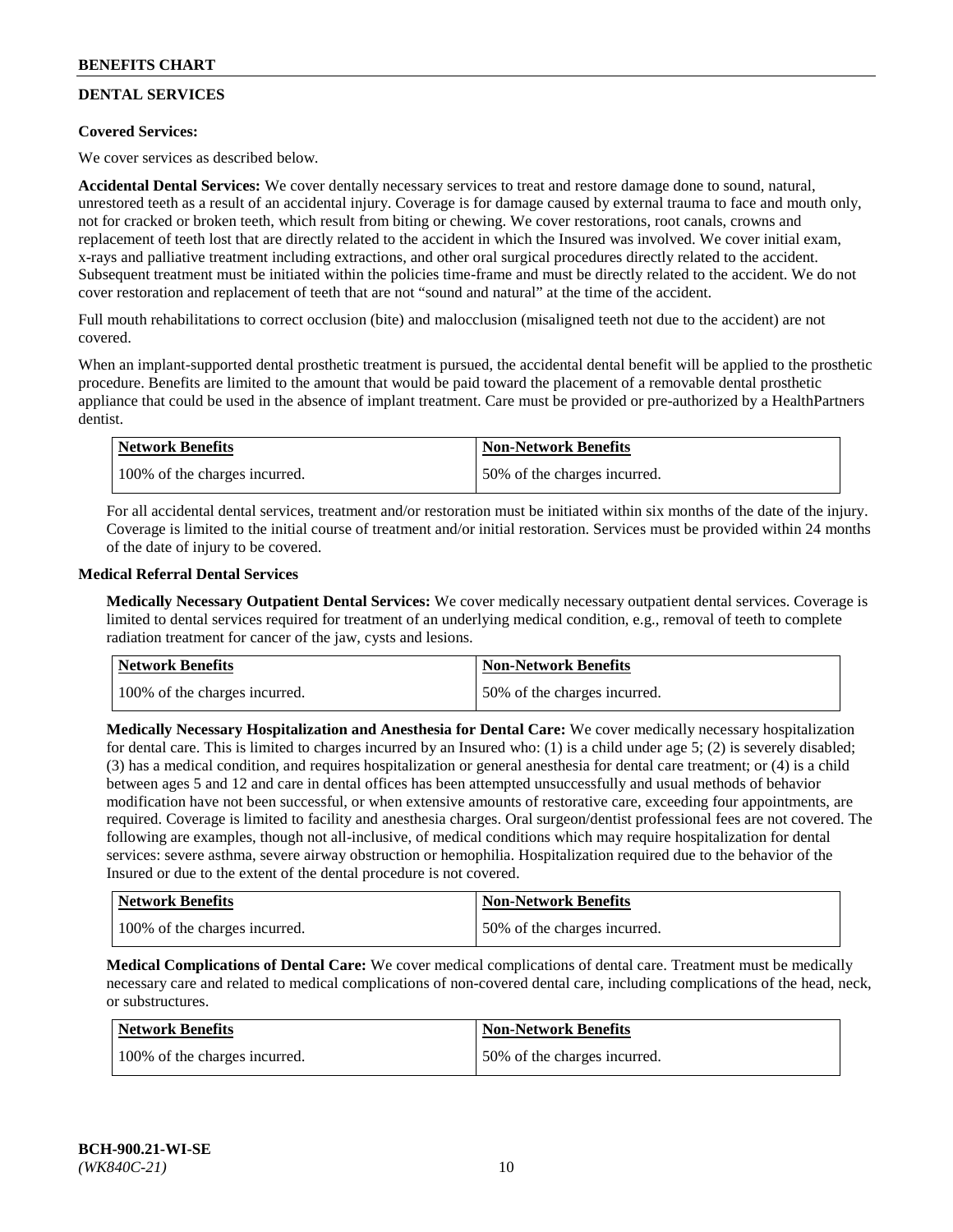**Oral Surgery:** We cover oral surgery. Coverage is limited to treatment of medical conditions requiring oral surgery, such as treatment of oral neoplasm, non-dental cysts, fracture of the jaws, trauma of the mouth and jaws, and any other oral surgery procedures provided as medically necessary dental services.

| <b>Network Benefits</b>       | Non-Network Benefits         |
|-------------------------------|------------------------------|
| 100% of the charges incurred. | 50% of the charges incurred. |

**Treatment of Cleft Lip and Cleft Palate:** We cover treatment of cleft lip and cleft palate of a dependent child, including orthodontic treatment and oral surgery directly related to the cleft. Dental services which are not required for the treatment of cleft lip or cleft palate are not covered. If a dependent child covered under the Certificate and Benefits Chart is also covered under a dental plan which includes orthodontic services, that dental plan shall be considered primary for the necessary orthodontic services. Oral appliances are subject to the same copayment, conditions and limitations as durable medical equipment.

| <b>Network Benefits</b>                               | <b>Non-Network Benefits</b>                            |
|-------------------------------------------------------|--------------------------------------------------------|
| Coverage level is same as corresponding Network       | Coverage level is same as corresponding                |
| Benefits, depending on type of service provided, such | Non-Network Benefits, depending on type of service     |
| as Office Visits for Illness or Injury, Inpatient or  | provided, such as Office Visits for Illness or Injury, |
| Outpatient Hospital Services.                         | Inpatient or Outpatient Hospital Services.             |

**Treatment of Temporomandibular Disorder (TMD) and Craniomandibular Disorder (CMD):** We cover diagnostic procedures, surgical treatment and non-surgical treatment (including intraoral splint therapy devices) for temporomandibular disorder (TMD) and craniomandibular disorder (CMD), which is medically necessary care. Dental services which are not required to directly treat TMD or CMD are not covered.

| <b>Network Benefits</b>       | <b>Non-Network Benefits</b>  |
|-------------------------------|------------------------------|
| 100% of the charges incurred. | 50% of the charges incurred. |

### **Not Covered:**

- Dental treatment, procedures or services not listed in this Benefits Chart.
- Accident-related dental services if treatment is: (1) provided to teeth which are not sound and natural; (2) to teeth which have been restored; (3) initiated beyond six months from the date of the injury; (4) received beyond the initial treatment or restoration; or (5) received beyond 24 months from the date of injury.
- Oral surgery to remove wisdom teeth.
- Orthognathic treatment or procedures and all related services.
- See "Services Not Covered" in the Certificate.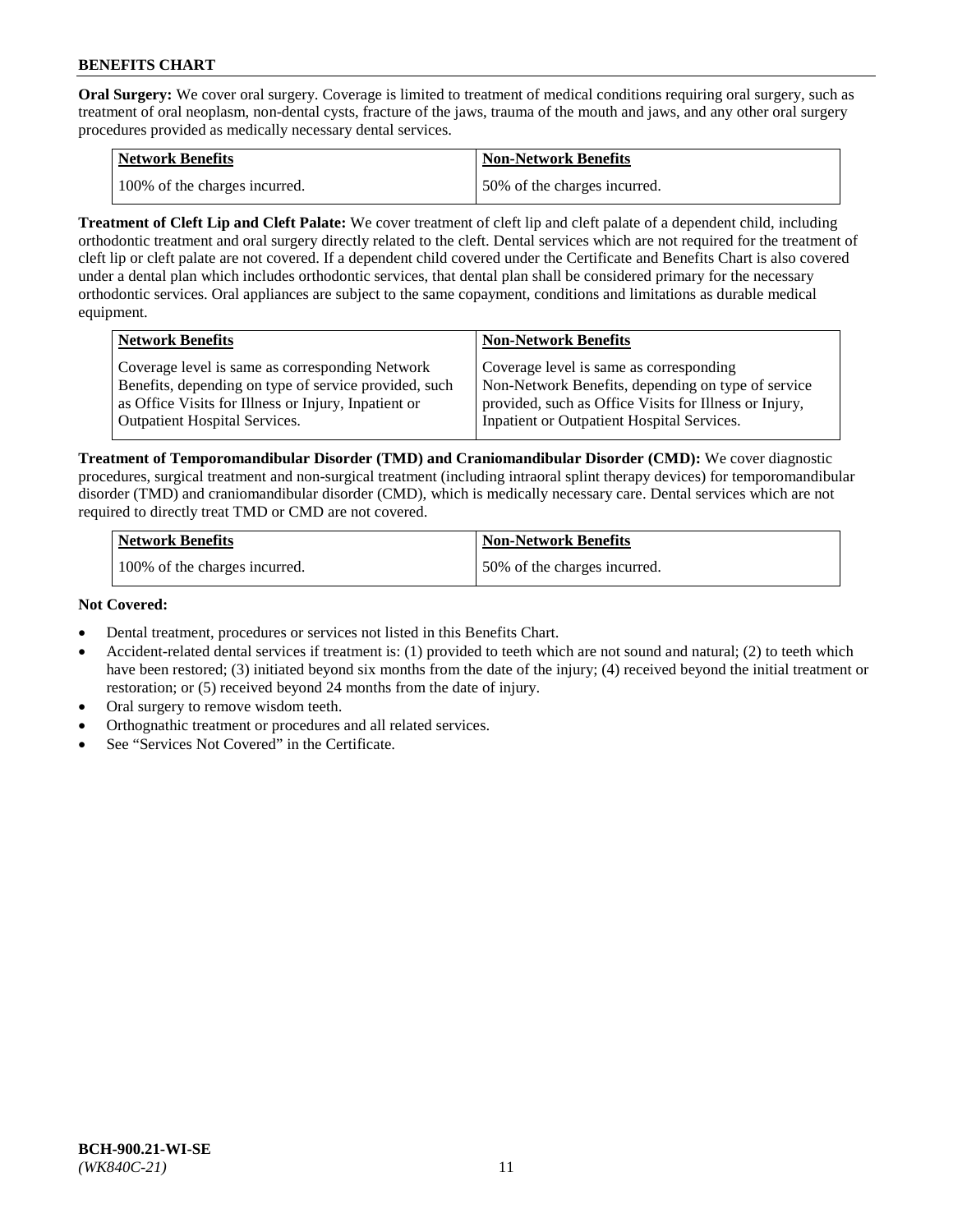## **DIAGNOSTIC IMAGING SERVICES**

### **Covered Services:**

We cover diagnostic imaging, when ordered by a provider and provided in a clinic or outpatient hospital facility.

For Network Benefits, non-emergent, scheduled outpatient Magnetic Resonance Imaging (MRI) and Computed Tomography (CT) must be provided at a designated facility. Your physician or facility will obtain or verify prior authorization for these services, as needed.

We cover services provided in a clinic or outpatient hospital facility. To see the benefit level for inpatient hospital or skilled nursing facility services, see benefits under "Inpatient Hospital and Skilled Nursing Facility Services".

### **Outpatient Magnetic Resonance Imaging (MRI) and Computed Tomography (CT)**

| <b>Network Benefits</b>       | <b>Non-Network Benefits</b>  |
|-------------------------------|------------------------------|
| 100% of the charges incurred. | 50% of the charges incurred. |

### **All Other Outpatient Diagnostic Imaging Services**

#### **Services for Illness or Injury**

| Network Benefits              | <b>Non-Network Benefits</b>  |
|-------------------------------|------------------------------|
| 100% of the charges incurred. | 50% of the charges incurred. |

### **Preventive Services (MRI/CT procedures are not considered preventive)**

Diagnostic imaging services associated with preventive services are covered at the benefit level shown in the "Preventive Services" section of this Benefits Chart.

### **Not Covered:**

See "Services Not Covered" in the Certificate.

## **DURABLE MEDICAL EQUIPMENT, PROSTHETICS, ORTHOTICS AND SUPPLIES**

### **Covered Services:**

We cover equipment and services, as described below.

We cover durable medical equipment and services, prosthetics, orthotics and supplies, subject to the limitations below, including certain disposable supplies, enteral feedings and the following diabetic supplies and equipment: glucose monitors, insulin pumps limited to the purchase of one pump per year, syringes, blood and urine test strips and other diabetic supplies as deemed medically appropriate and necessary, for Insureds with gestational, Type I or Type II diabetes.

We cover external hearing aids, cochlear implants, and related treatment prescribed by a physician or by a licensed audiologist for Insureds under 18 years of age who have hearing loss.

We also cover basic hearing aids for Insureds age 18 or older for the correction of a hearing impairment.

Osseointegrated or bone-anchored hearing aids are only covered for Insureds who have hearing loss that is not correctable by any other procedure.

Hearing aids are limited to one basic, standard hearing aid for each ear every three years.

A basic hearing aid is defined as a hearing device that consists of a microphone, amplifier, volume control, battery and receiver, which is up to date using the latest technology. It does not include upgrades above and beyond the functionality of a basic hearing aid, including, but not limited to, hearing improvements for group settings, background noise, Bluetooth/remote control functionality, or extended warranties. Charges for upgrades above the cost of a basic, standard hearing aid are not covered.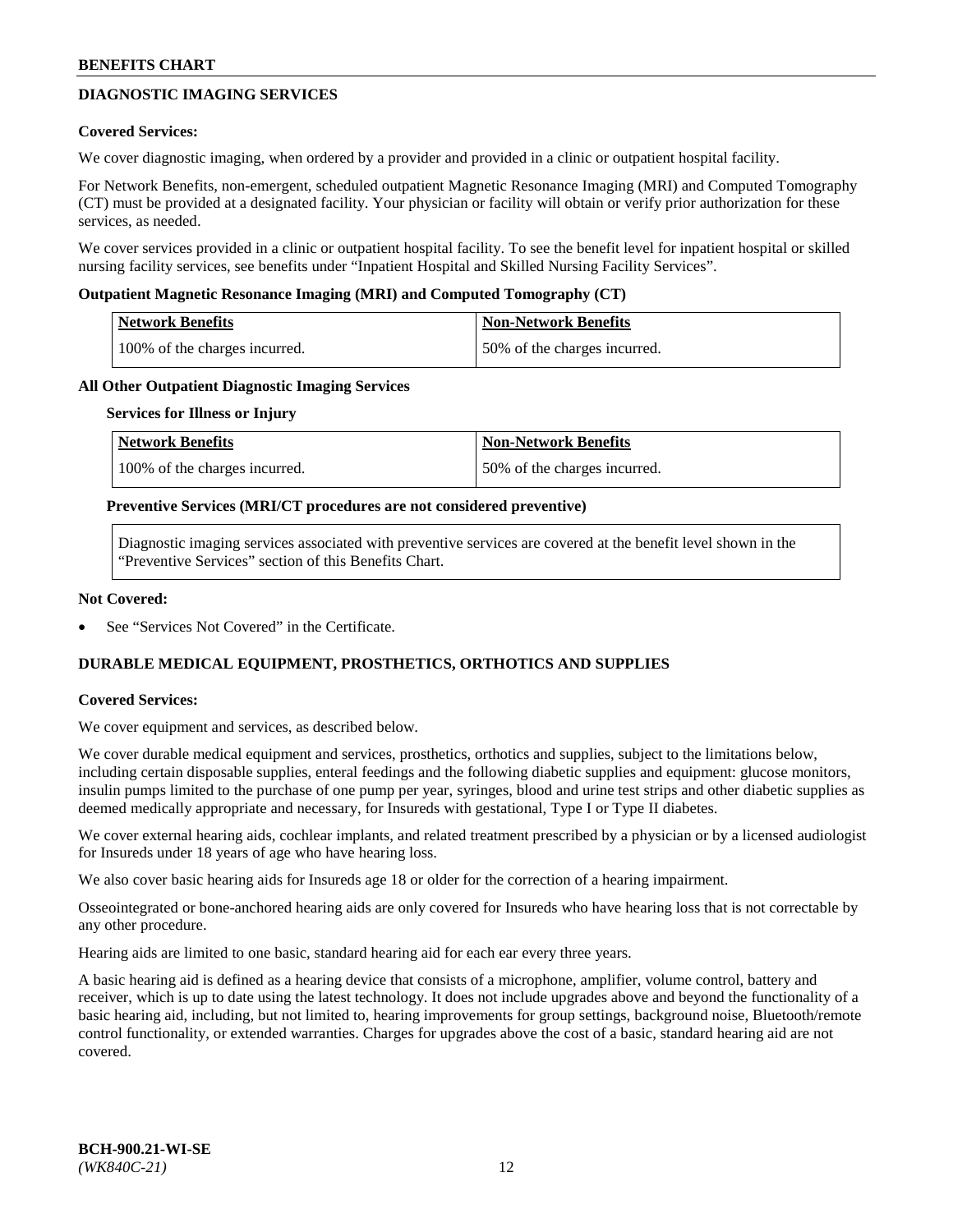### **Diabetic Supplies Purchased at a Pharmacy**

| <b>Network Benefits</b>       | <b>Non-Network Benefits</b>  |
|-------------------------------|------------------------------|
| 100% of the charges incurred. | 50% of the charges incurred. |

### **Diabetic Supplies Purchased from a Non-Pharmacy Provider**

| <b>Network Benefits</b>                                               | <b>Non-Network Benefits</b>  |
|-----------------------------------------------------------------------|------------------------------|
| 100% of the charges incurred if purchased from an<br>approved vendor. | 50% of the charges incurred. |

#### **Special Dietary Treatment for Phenylketonuria (PKU) if it meets our medical coverage criteria**

| Network Benefits              | <b>Non-Network Benefits</b>  |
|-------------------------------|------------------------------|
| 100% of the charges incurred. | 50% of the charges incurred. |

### **Oral Amino Acid Based Elemental Formula if it meets our Medical Coverage Criteria**

| Network Benefits              | <b>Non-Network Benefits</b>  |
|-------------------------------|------------------------------|
| 100% of the charges incurred. | 50% of the charges incurred. |

### **All Other Durable Medical Equipment, Prosthetics, Orthotics and Supplies**

| <b>Network Benefits</b>       | <b>Non-Network Benefits</b>  |
|-------------------------------|------------------------------|
| 100% of the charges incurred. | 50% of the charges incurred. |

### **Limitations:**

Coverage of durable medical equipment is limited by the following:

- No more than a 93-day supply of diabetic supplies are covered and dispensed at a time.
- Payment will not exceed the cost of an alternate piece of equipment or service that is effective and medically necessary.
- For prosthetic benefits, other than oral appliances for cleft lip and cleft palate, payment will not exceed the cost of an alternate piece of equipment or service that is effective, medically necessary and enables Insureds to conduct standard activities of daily living.
- We reserve the right to determine if an item will be approved for rental vs. purchase.
- We require that certain diabetic supplies and equipment be purchased at a pharmacy.
- Diabetic supplies and equipment are limited to certain models and brands.
- Durable medical equipment and supplies must be obtained or repaired by approved vendors.
- Covered services and supplies are based on established medical policies which are subject to periodic review and modification by the medical or dental directors. Our medical policy for diabetic supplies includes information on our required models and brands. These medical policies (medical coverage criteria) are available by calling Member Services, or logging on to your "*my*HealthPartners" account a[t healthpartners.com.](https://www.healthpartners.com/hp/index.html)

### **Not Covered:**

Items which are not eligible for coverage include, but are not limited to:

- Replacement or repair of any covered items, if the items are (i) damaged or destroyed by misuse, abuse or carelessness, (ii) lost; or (iii) stolen.
- Duplicate or similar items.
- Labor and related charges for repair of any covered items which are more than the cost of replacement by an approved vendor.
- Sales tax, mailing, delivery charges, service call charges.
- Items which are primarily educational in nature or for hygiene, vocation, comfort, convenience or recreation.
- Communication aids or devices: equipment to create, replace or augment communication abilities including, but not limited to, speech processors, receivers, communication boards, or computer or electronic assisted communication.
- Implantable and osseointegrated or bone-anchored hearing aids and their fitting, except as specifically described in this Benefits Chart. This exclusion does not apply to cochlear implants.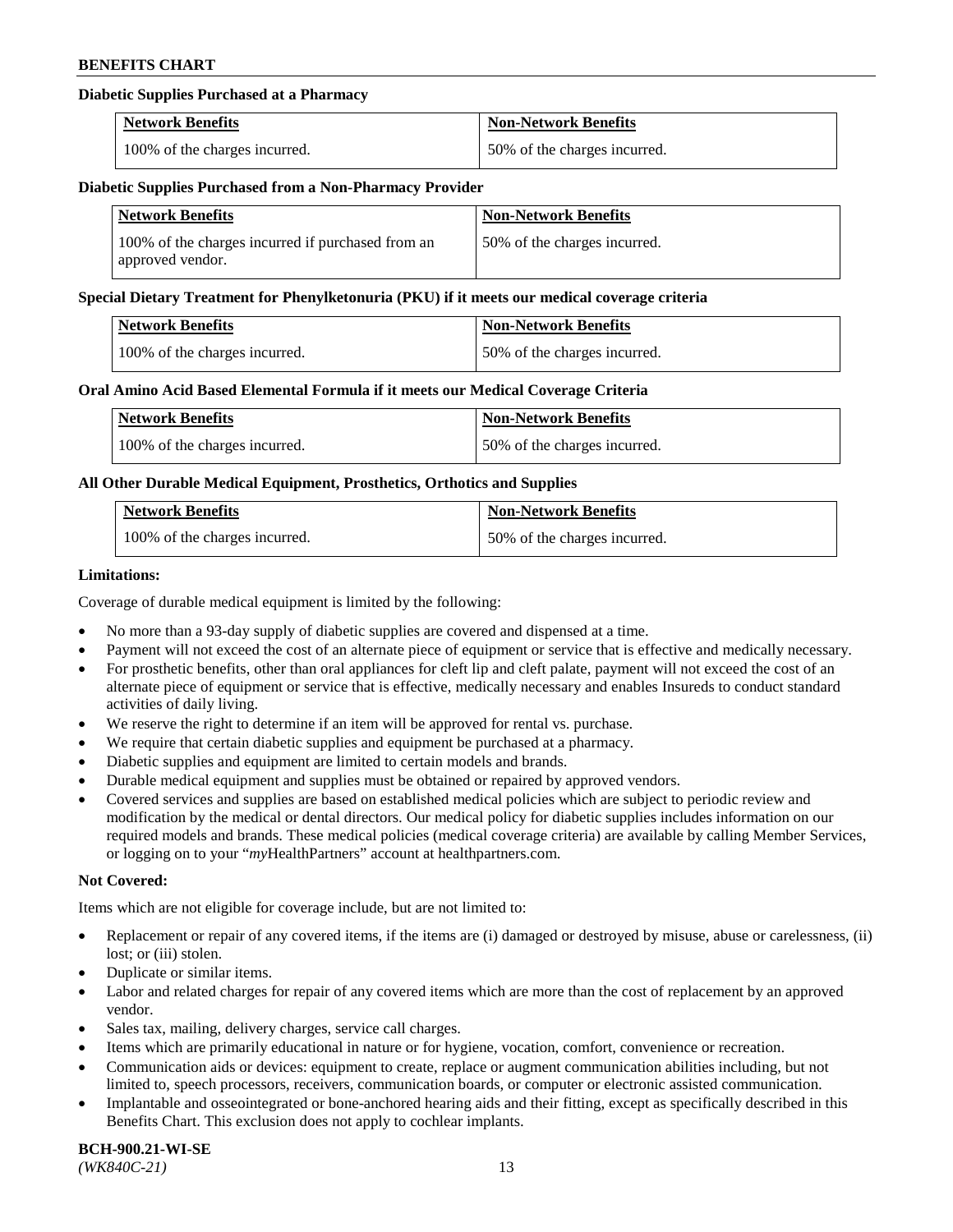- Eyeglasses, contact lenses and their fitting, measurement and adjustment, except as specifically described in this Benefits Chart.
- Hair prostheses (wigs).
- Household equipment which primarily has customary uses other than medical, such as, but not limited to, exercise cycles, air purifiers, central or unit air conditioners, water purifiers, non-allergenic pillows, mattresses or waterbeds.
- Household fixtures including, but not limited to, escalators or elevators, ramps, swimming pools and saunas.
- Modifications to the structure of the home including, but not limited to, wiring, plumbing or charges for installation of equipment.
- Vehicle, car or van modifications including, but not limited to, hand brakes, hydraulic lifts and car carrier.
- Rental equipment while owned equipment is being repaired by non-contracted vendors, beyond one month rental of medically necessary equipment.
- Other equipment and supplies, including but not limited to assistive devices, that we determine are not eligible for coverage.
- See "Services Not Covered" in the Certificate.

## **EMERGENCY AND URGENTLY NEEDED CARE SERVICES**

### **Covered Services:**

We cover services for emergency care and urgently needed care if the services are otherwise eligible for coverage under the Certificate.

**Urgently Needed Care.** These are services to treat an unforeseen illness or injury that:

- are required in order to prevent a serious deterioration in your health; and
- cannot be delayed until the next available clinic or office hours.

| <b>Network Benefits</b>       | <b>Non-Network Benefits</b> |
|-------------------------------|-----------------------------|
| 100% of the charges incurred. | See Network Benefits.       |

**Emergency Care.** These are services to treat:

- the sudden, unexpected onset of illness or injury which, if left untreated or unattended until the next available clinic or office hours, would result in hospitalization; or
- a condition requiring professional health services immediately necessary to preserve life or stabilize health.

When reviewing claims for coverage of emergency services, our medical director will take into consideration a reasonable layperson's belief that the circumstances required immediate medical care that could not wait until the next working day or next available clinic appointment.

### **Emergency Care in a Hospital Emergency Room, including Professional Services of a Physician**

| <b>Network Benefits</b>       | <b>Non-Network Benefits</b> |
|-------------------------------|-----------------------------|
| 100% of the charges incurred. | See Network Benefits.       |

## **Inpatient Emergency Care in a Hospital**

| <b>Network Benefits</b>       | <b>Non-Network Benefits</b> |
|-------------------------------|-----------------------------|
| 100% of the charges incurred. | See Network Benefits.       |

### **Not Covered:**

See "Services Not Covered" in the Certificate.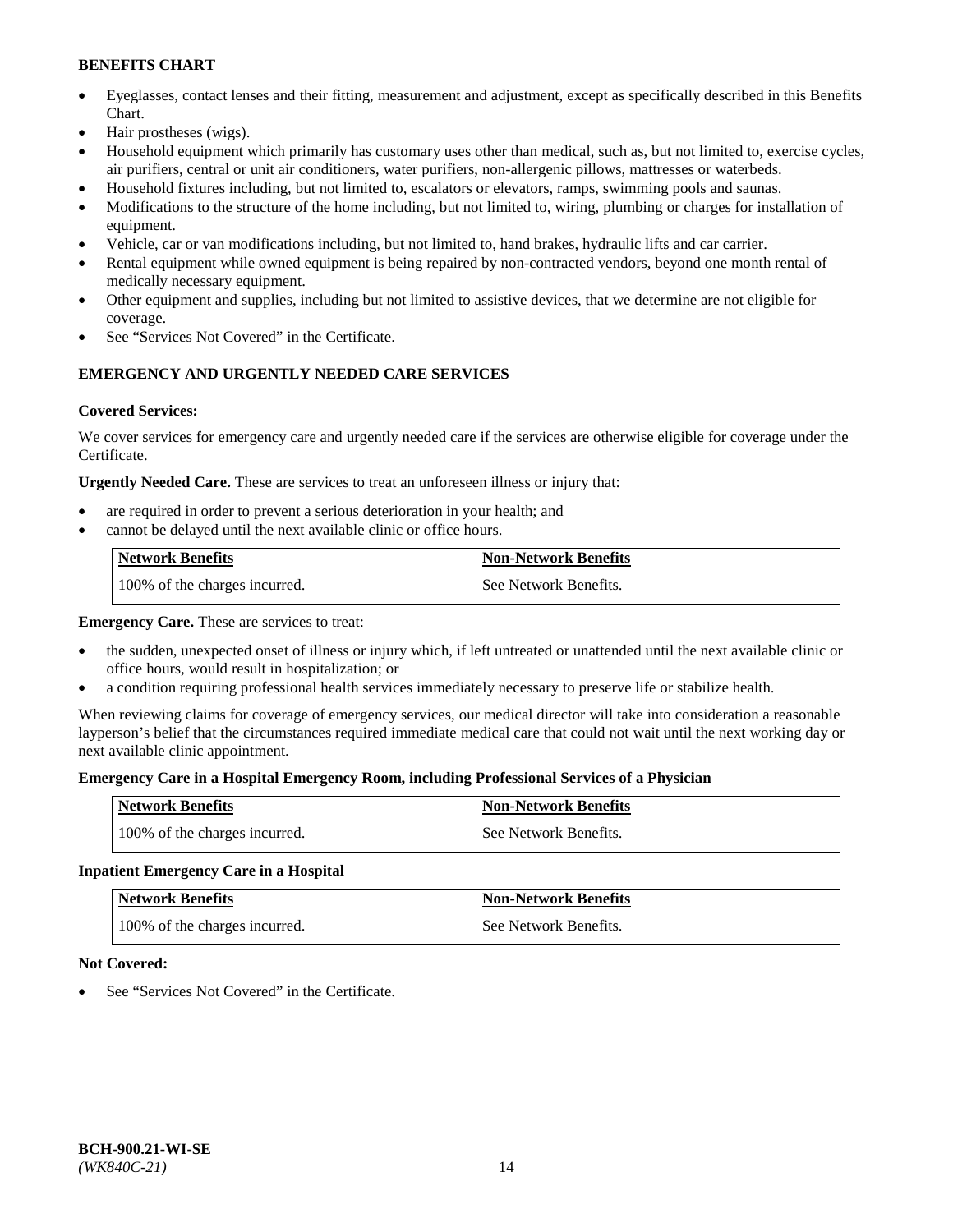## **GENE THERAPY**

### **Covered Services:**

We cover gene therapy treatment if it meets our medical coverage criteria.

| <b>Network Benefits</b>                                                                                                                                                                                 | <b>Non-Network Benefits</b> |
|---------------------------------------------------------------------------------------------------------------------------------------------------------------------------------------------------------|-----------------------------|
| Coverage level is same as corresponding Network<br>Benefits, depending on type of service provided such as<br>Office Visits for Illness or Injury, Inpatient or<br><b>Outpatient Hospital Services.</b> | No coverage.                |

### **Limitations:**

- Gene therapy must be provided by a designated provider.
- Specific types of gene therapy are limited to therapies and conditions specified in our medical coverage criteria.

## **Not Covered:**

See "Services Not Covered" in the Certificate.

### **HEALTH EDUCATION**

### **Covered Services:**

We cover education for preventive services and education for the management of chronic health problems (such as diabetes).

| <b>Network Benefits</b>                                     | <b>Non-Network Benefits</b>  |
|-------------------------------------------------------------|------------------------------|
| 100% of the charges incurred.<br>Deductible does not apply. | 50% of the charges incurred. |

#### **Not Covered:**

See "Services Not Covered" in the Certificate.

### **HOME-BASED HEALTH ASSESSMENT PROGRAM**

#### **Covered Services:**

If you meet our criteria for coverage, you may qualify for our home-based comprehensive health risk assessment program. The program covers a health assessment with a designated nurse practitioner.

| Network Benefits                                            | <b>Non-Network Benefits</b> |
|-------------------------------------------------------------|-----------------------------|
| 100% of the charges incurred.<br>Deductible does not apply. | No coverage.                |

### **Not Covered:**

See "Services Not Covered" in the Certificate.

### **HOME HEALTH SERVICES**

#### **Covered Services:**

We cover skilled nursing services, physical therapy, occupational therapy, speech therapy, respiratory therapy and other therapeutic services, non-routine prenatal and postnatal services, routine postnatal well child visits, as described in our medical coverage criteria, phototherapy services for newborns, home health aide services and other eligible home health services when provided in your home, if you are homebound (i.e., unable to leave home without considerable effort due to a medical condition). Lack of transportation does not constitute homebound status. For phototherapy services for newborns and high risk prenatal services, supplies and equipment are included.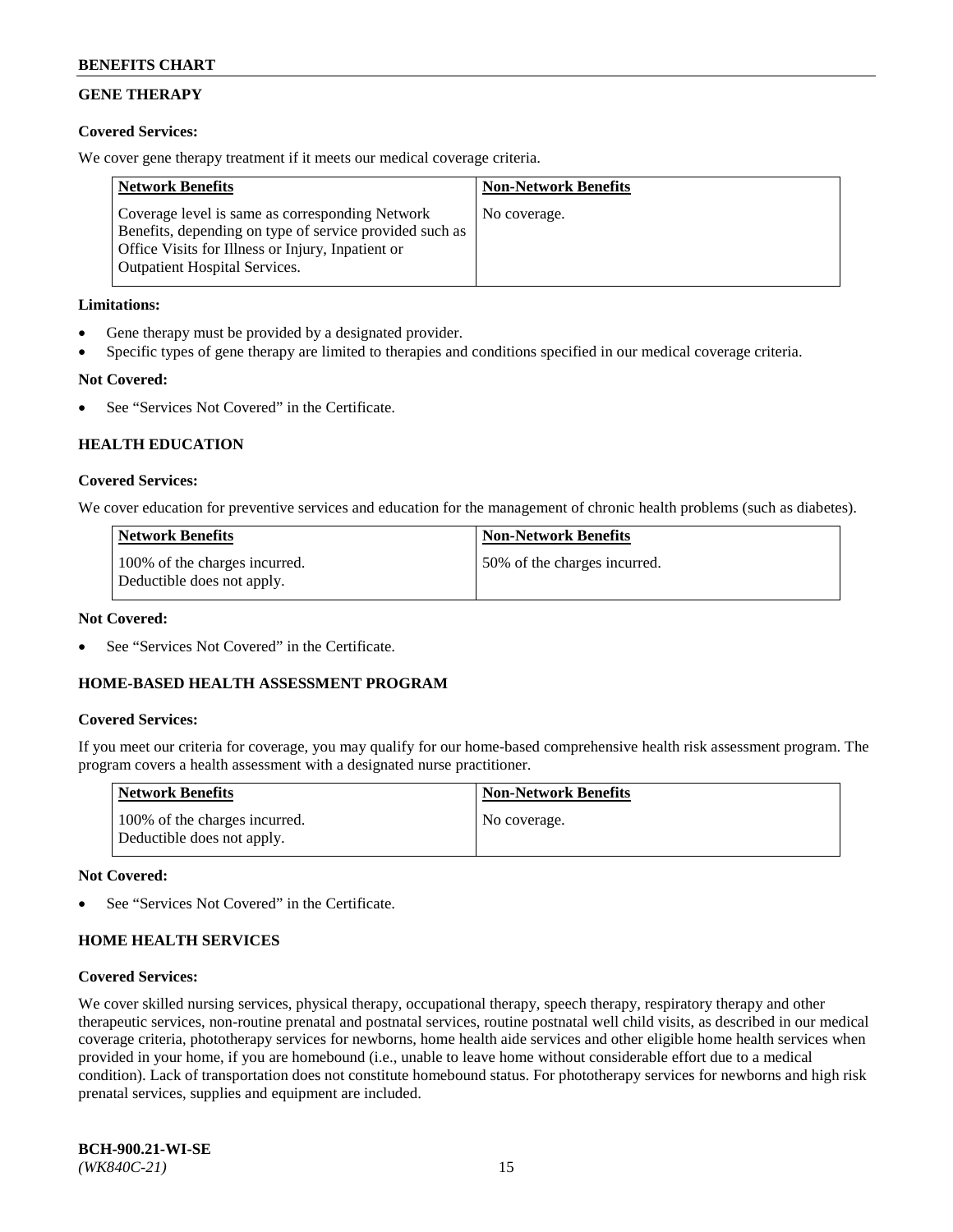We cover total parenteral nutrition/intravenous ("TPN/IV") therapy, equipment, supplies and drugs in connection with IV therapy. IV line care kits are covered under Durable Medical Equipment.

We cover palliative care benefits. Palliative care includes symptom management, education and establishing goals of care. We waive the requirement that you be homebound for a limited number of home visits for palliative care (as shown in this Benefits Chart), if you have a life-threatening, non-curable condition which has a prognosis of survival of two years or less. Additional palliative care visits are eligible under the home health services benefit if you are homebound and meet all other requirements defined in this section.

You do not need to be homebound to receive total parenteral nutrition/intravenous ("TPN/IV") therapy.

Home health services are eligible and covered only when:

- medically necessary; and
- provided as rehabilitative care, terminal care or maternity care; and
- ordered by a physician, and included in the written home care plan.

### **Physical Therapy, Occupational Therapy, Speech Therapy, Respiratory Therapy, Home Health Aide Services and Palliative Care**

| <b>Network Benefits</b>       | <b>Non-Network Benefits</b>  |
|-------------------------------|------------------------------|
| 100% of the charges incurred. | 50% of the charges incurred. |

### **TPN/IV Therapy, Skilled Nursing Services, Non-Routine Prenatal/Postnatal Services, and Phototherapy**

| <b>Network Benefits</b>       | <b>Non-Network Benefits</b>  |
|-------------------------------|------------------------------|
| 100% of the charges incurred. | 50% of the charges incurred. |

Each 24-hour visit (or shifts up to 24-hour visits) equals one visit and counts toward the Maximum visits for all other services shown below. Any visit that lasts less than 24 hours regardless of the length of the visit, will count as one visit toward the Maximum visits for all other services shown below. All visits must be medically necessary and benefit eligible.

#### **Routine Prenatal/Postnatal Services and Child Health Supervision Services**

| <b>Network Benefits</b>                                     | <b>Non-Network Benefits</b>  |
|-------------------------------------------------------------|------------------------------|
| 100% of the charges incurred.<br>Deductible does not apply. | 50% of the charges incurred. |

## **Maximum Visits for Palliative Care**

If you are eligible to receive palliative care in the home and you are not homebound, there is a maximum of 12 visits per calendar year.

#### **Maximum Visits for All Services Other Than Palliative Care**

| Network Benefits             | <b>Non-Network Benefits</b>    |
|------------------------------|--------------------------------|
| 60 visits per calendar year. | 1 30 visits per calendar year. |

Each visit provided under the Network Benefits and Non-Network Benefits counts toward the maximums shown under both Maximum visits sections. The routine postnatal well child visits do not count toward the visit limit.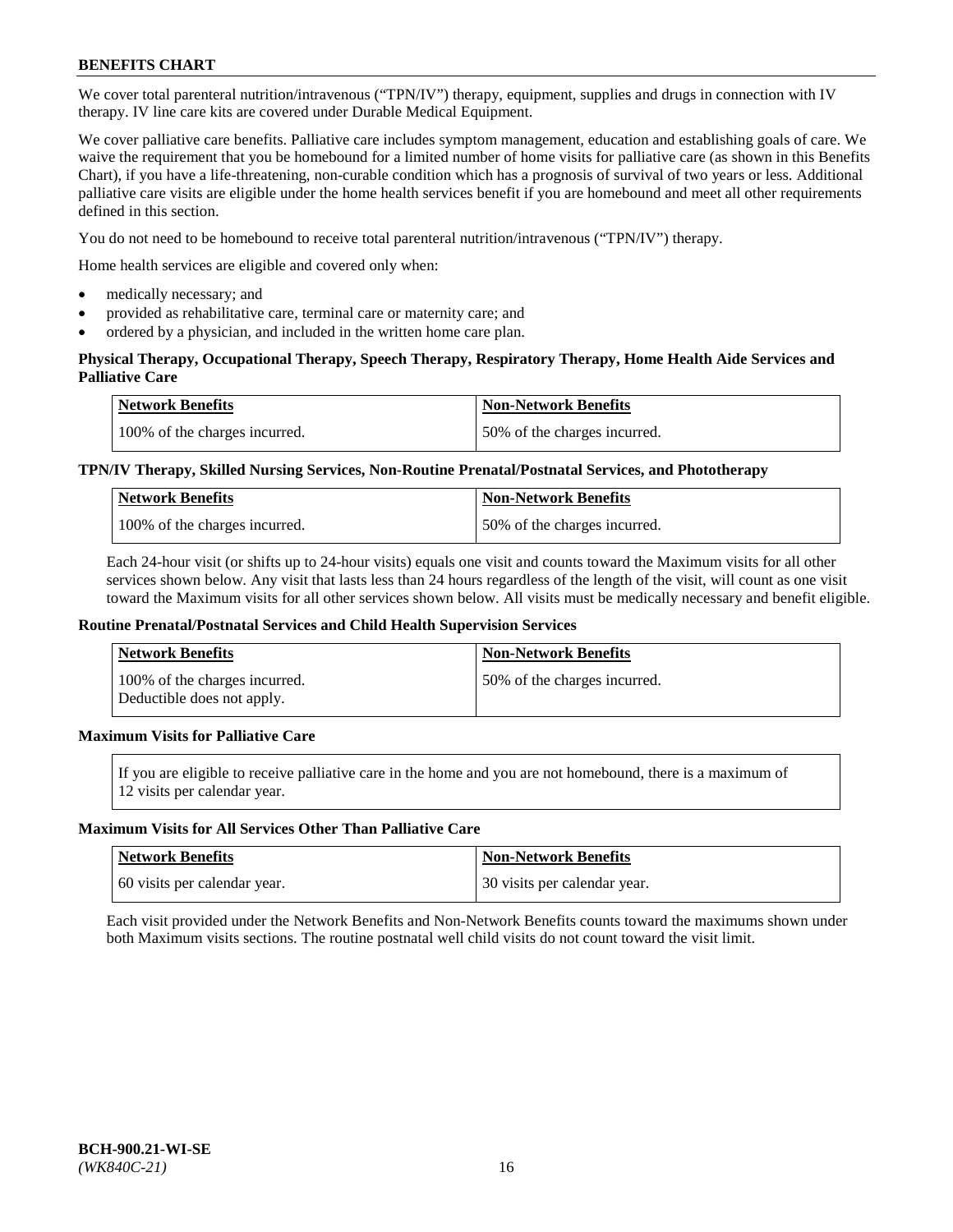### **Limitations:**

- Home health services are not provided as a substitute for a primary caregiver in the home or as relief (respite) for a primary caregiver in the home. We will not reimburse family members or residents in your home for the above services.
- A service shall not be considered a skilled nursing service merely because it is performed by, or under the direct supervision of, a licensed nurse. Where a service (such as tracheotomy suctioning or ventilator monitoring) or like services, can be safely and effectively performed by a non-medical person (or self-administered), without the direct supervision of a licensed nurse, the service shall not be regarded as a skilled nursing service, whether or not a skilled nurse actually provides the service. The unavailability of a competent person to provide a non-skilled service shall not make it a skilled service when a skilled nurse provides it. Only the skilled nursing component of so-called "blended" services (i.e. services which include skilled and non-skilled components) are covered under this Benefits Chart.

### **Not Covered:**

- Financial or legal counseling services.
- Housekeeping or meal services in your home.
- Private duty nursing services.
- Services provided by a family member or enrollee, or a resident in the enrollee's home.
- Vocational rehabilitation and recreational or educational therapy. Recreation therapy is therapy provided solely for the purpose of recreation, including, but not limited to: (a) requests for physical therapy or occupational therapy to improve athletic ability, and (b) braces or guards to prevent sports injuries.
- See "Services Not Covered" in the Certificate.

## **HOME HOSPICE SERVICES**

### **Applicable Definitions:**

**Part-time.** This is up to two hours of service per day, more than two hours is considered continuous care.

**Continuous Care.** This is from two to twelve hours of service per day provided by a registered nurse, licensed practical nurse, or home health aide, during a period of crisis in order to maintain a terminally ill patient at home.

**Appropriate Facility.** This is a nursing home, hospice residence, or other inpatient facility.

**Custodial Care Related to Hospice Services.** This means providing assistance in the activities of daily living and the care needed by a terminally ill patient which can be provided by primary caregiver (i.e., family member or friend) who is responsible for the patient's home care.

### **Covered Services:**

**Home Hospice Program.** We cover the services described below if you are terminally ill and accepted as a home hospice program participant. You must meet the eligibility requirements of the program, and elect to receive services through the home hospice program. The services will be provided in your home, with inpatient care available when medically necessary as described below. If you elect to receive hospice services, you do so in lieu of curative treatment for your terminal illness for the period you are enrolled in the home hospice program.

**Eligibility:** In order to be eligible to be enrolled in the home hospice program, you must: (1) be a terminally ill patient (prognosis of six months or less); (2) have chosen a palliative treatment focus (i.e., emphasizing comfort and supportive services rather than treatment attempting to cure the disease or condition); and (3) continue to meet the terminally ill prognosis as reviewed by our medical director or his or her designee over the course of care. You may withdraw from the home hospice program at any time.

**Eligible Services:** Hospice services include the following services provided in accordance with an approved hospice treatment plan.

- Home Health Services:
	- o Part-time care provided in your home by an interdisciplinary hospice team (which may include a physician, nurse, social worker, and spiritual counselor) and medically necessary home health services are covered.
	- o One or more periods of continuous care in your home or in a setting which provides day care for pain or symptom management, when medically necessary, will be covered.
- Inpatient Services: We cover medically necessary inpatient services.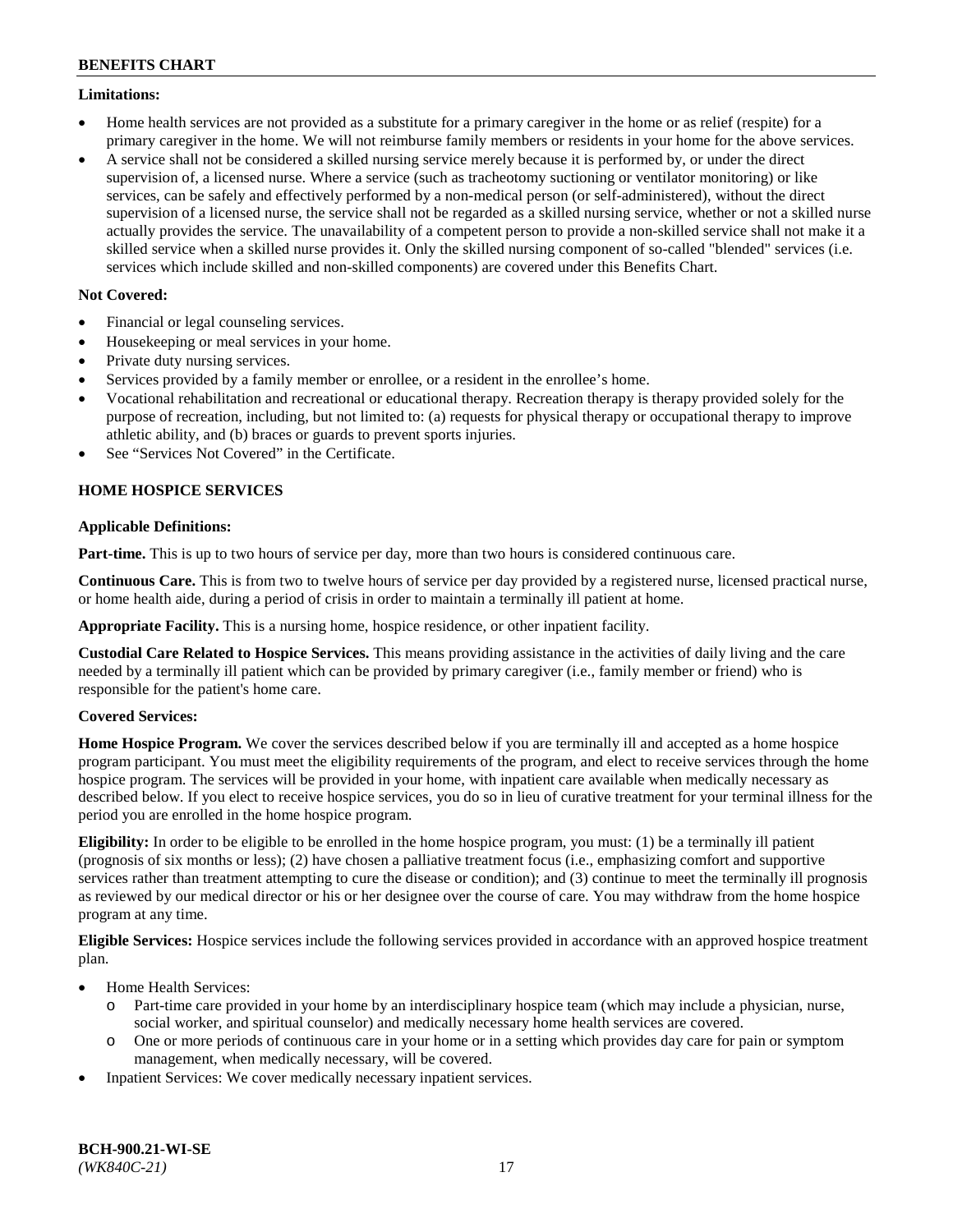- Other Services:
	- Respite care is covered for care in your home or in an appropriate facility, to give your primary caregivers (i.e., family members or friends) rest and/or relief when necessary in order to maintain a terminally ill patient at home.
	- o Medically necessary medications for pain and symptom management.
	- o Semi-electric hospital beds and other durable medical equipment are covered.
	- Emergency and non-emergency care is covered.

| Network Benefits              | <b>Non-Network Benefits</b>  |
|-------------------------------|------------------------------|
| 100% of the charges incurred. | 50% of the charges incurred. |

Respite care is limited to 5 days per episode, and respite care and continuous care combined are limited to 30 days.

### **Not Covered:**

- Financial or legal counseling services.
- Housekeeping or meal services in your home.
- Custodial or maintenance care related to hospice services, whether provided in the home or in a nursing home.
- Any service not specifically described as covered services under this home hospice services benefits.
- Any services provided by members of your family or residents in your home.
- See "Services Not Covered" in the Certificate.

## **HOSPITAL AND SKILLED NURSING FACILITY SERVICES**

### **Covered Services:**

We cover services as described below.

## **Medical or Surgical Hospital Services**

**Inpatient Hospital Services:** We cover the following medical or surgical services, for the treatment of acute illness or injury, which require the level of care only provided in an acute care facility. These services must be authorized by a physician.

Inpatient hospital services include: room and board; the use of operating or maternity delivery rooms; intensive care facilities; newborn nursery facilities; general nursing care, anesthesia, laboratory and diagnostic imaging services, radiation therapy, physical therapy, prescription drugs or other medications administered during treatment, blood and blood products (unless replaced), and blood derivatives, and other diagnostic or treatment related hospital services; physician and other professional medical and surgical services provided while in the hospital, including gender reassignment surgery that meets medical coverage criteria.

We cover, following a vaginal delivery, a minimum of 48 hours of inpatient care for the mother and newborn child. We cover, following a caesarean section delivery, a minimum of 96 hours of inpatient care for the mother and newborn child.

Group health plans and health insurance issuers generally may not, under Federal law, restrict benefits for any hospital length of stay in connection with childbirth for the mother of newborn child to less than 48 hours following a vaginal delivery, or less than 96 hours following a caesarean section. However, Federal law generally does not prohibit the mother's or newborn's attending provider, after consulting with the mother, from discharging the mother or her newborn earlier than 48 hours (or 96 hours as applicable). In any case plans and issuers may not, under Federal law, require that a provider obtain authorization from the plan or the insurance issuer for prescribing a length of stay not in excess of 48 hours (or 96 hours).

| Network Benefits              | Non-Network Benefits         |
|-------------------------------|------------------------------|
| 100% of the charges incurred. | 50% of the charges incurred. |

Each Insured's admission or confinement, including that of a newborn child, is separate and distinct from the admission or confinement of any other Insured.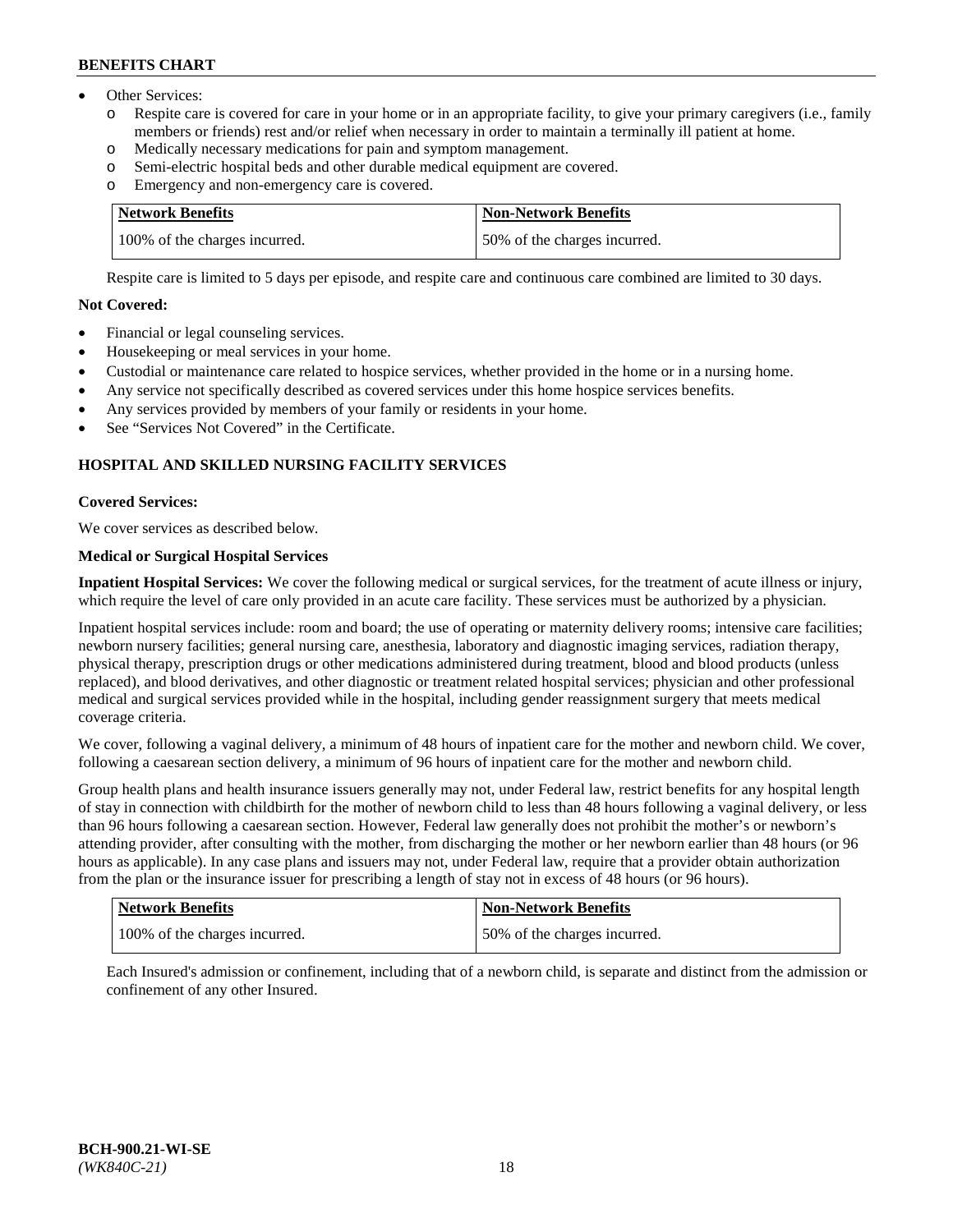**Outpatient Hospital, Ambulatory Care or Surgical Facility Services:** We cover the following medical and surgical services, for diagnosis or treatment of illness or injury on an outpatient basis. These services must be authorized by a physician.

Outpatient services include: use of operating rooms, maternity delivery rooms or other outpatient departments, rooms or facilities; and the following outpatient services: general nursing care, anesthesia, laboratory and diagnostic imaging services, radiation therapy, physical therapy, drugs administered during treatment, blood and blood products (unless replaced), and blood derivatives, and other diagnostic or treatment related outpatient services; physician and other professional medical and surgical services provided while an outpatient, including colonoscopies (starting at age 50, or under age 50 for people at high risk of colorectal cancer), and gender reassignment surgery that meets medical coverage criteria.

For Network Benefits, non-emergent, scheduled outpatient Magnetic Resonance Imaging (MRI) and Computed Tomography (CT) must be provided at a designated facility. Your physician or facility will obtain or verify prior authorization for these services, as needed.

To see the benefit level for diagnostic imaging services, laboratory services and physical therapy, see benefits under Diagnostic Imaging Services, Laboratory Services and Physical Therapy in this Benefits Chart.

| <b>Network Benefits</b>       | <b>Non-Network Benefits</b>  |
|-------------------------------|------------------------------|
| 100% of the charges incurred. | 50% of the charges incurred. |

### **Skilled Nursing Facility Care:**

We cover room and board, daily skilled nursing and related ancillary services for post-acute treatment and rehabilitative care of illness or injury that meets medical coverage criteria. Rehabilitation services are limited to services where significant measurable progress is expected to occur within a reasonable period of time.

| <b>Network Benefits</b>                      | <b>Non-Network Benefits</b>                  |
|----------------------------------------------|----------------------------------------------|
| 100% of the charges incurred.                | 50% of the charges incurred.                 |
| Limited to a 30 day maximum per confinement. | Limited to a 30 day maximum per confinement. |

Each day of services provided under the Network Benefits and Non-Network Benefits, combined, applies toward the maximum shown above.

#### **Not Covered:**

- Services for items for personal convenience, such as television rental, are not covered.
- See "Services Not Covered" in the Certificate.

### **INFERTILITY SERVICES**

#### **Covered Services:**

We cover the diagnosis of infertility. These services include diagnostic procedures and tests provided in connection with an infertility evaluation, office visits and consultations to diagnose infertility.

| <b>Network Benefits</b>       | <b>Non-Network Benefits</b>  |
|-------------------------------|------------------------------|
| 100% of the charges incurred. | 50% of the charges incurred. |

Coverage is limited to office visits and consultations to diagnose infertility. Treatment is not covered.

#### **Not Covered:**

- Treatment of infertility, including, but not limited to, office visits, laboratory, diagnostic imaging services, and drugs for the treatment of infertility; assisted reproduction, including, but not limited to, gamete intrafallopian tube transfer (GIFT), zygote intrafallopian tube transfer (ZIFT) intracytoplasmic sperm injection (ICSI), and/or in-vitro fertilization (IVF), and all charges associated with such procedures; reversal of sterilization; artificial insemination; and sperm, ova or embryo acquisition, retrieval or storage; however, we cover office visits and consultations to diagnose infertility.
- Services related to the establishment of surrogate pregnancy and fees for a surrogate.
- See "Services Not Covered" in the Certificate.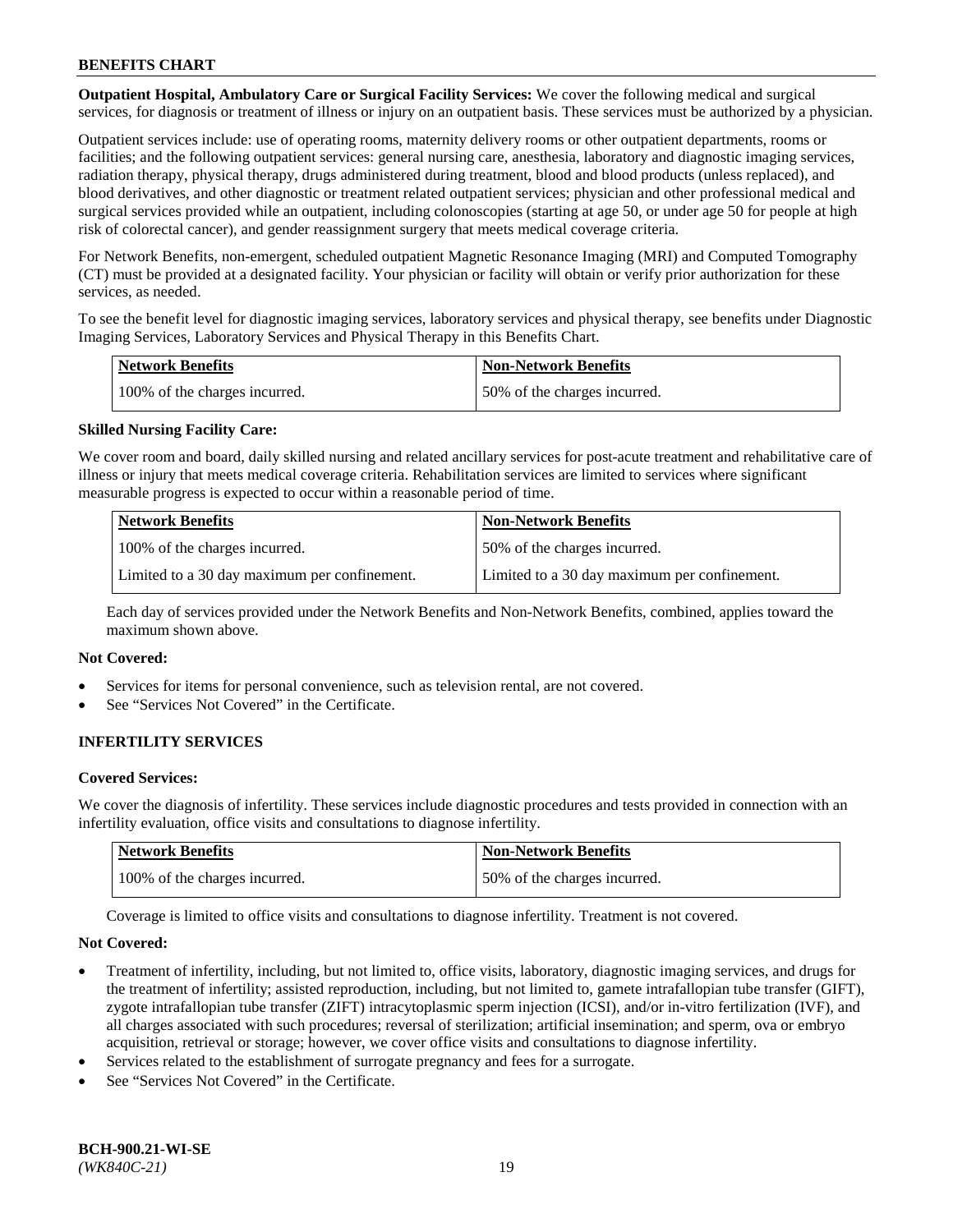## **LABORATORY SERVICES**

### **Covered Services:**

We cover laboratory tests when ordered by a provider and provided in a clinic or outpatient hospital facility. This includes blood tests to detect lead exposure in children between the ages of 6 months and 72 months.

To see the benefit level for inpatient hospital or skilled nursing facility services, see benefits under "Inpatient Hospital and Skilled Nursing Facility Services" in this Benefits Chart.

**Prostate-specific antigen (PSA) test coverage.** We cover prostate cancer screening for men 40 years of age or over who are symptomatic or in a high-risk category and for all men 50 years of age or older. Coverage includes a prostate-specific antigen blood test and a digital rectal examination.

| Network Benefits              | <b>Non-Network Benefits</b>  |
|-------------------------------|------------------------------|
| 100% of the charges incurred. | 50% of the charges incurred. |

### **All other laboratory services**

## **Services for Illness or Injury**

| <b>Network Benefits</b>       | <b>Non-Network Benefits</b>  |
|-------------------------------|------------------------------|
| 100% of the charges incurred. | 50% of the charges incurred. |

### **Preventive Services**

Laboratory services associated with preventive services are covered at the benefit level shown in the "Preventive Services" section of this Benefits Chart.

### **Not Covered:**

See "Services Not Covered" in the Certificate.

### **MASTECTOMY RECONSTRUCTION BENEFIT**

#### **Covered Services:**

We cover reconstruction of the breast on which the mastectomy has been performed; surgery and reconstruction of the other breast to produce symmetrical appearance, and prostheses and physical complications of all stages of mastectomy, including lymphedemas.

| <b>Network Benefits</b>                               | <b>Non-Network Benefits</b>                           |
|-------------------------------------------------------|-------------------------------------------------------|
| Coverage level is same as corresponding Network       | Coverage level is same as corresponding Non-Network   |
| Benefits, depending on type of service provided, such | Benefits, depending on type of service provided, such |
| as Office Visits for Illness or Injury, Inpatient or  | as Office Visits for Illness or Injury, Inpatient or  |
| Outpatient Hospital Services.                         | <b>Outpatient Hospital Services.</b>                  |

#### **Not Covered:**

See "Services Not Covered" in the Certificate.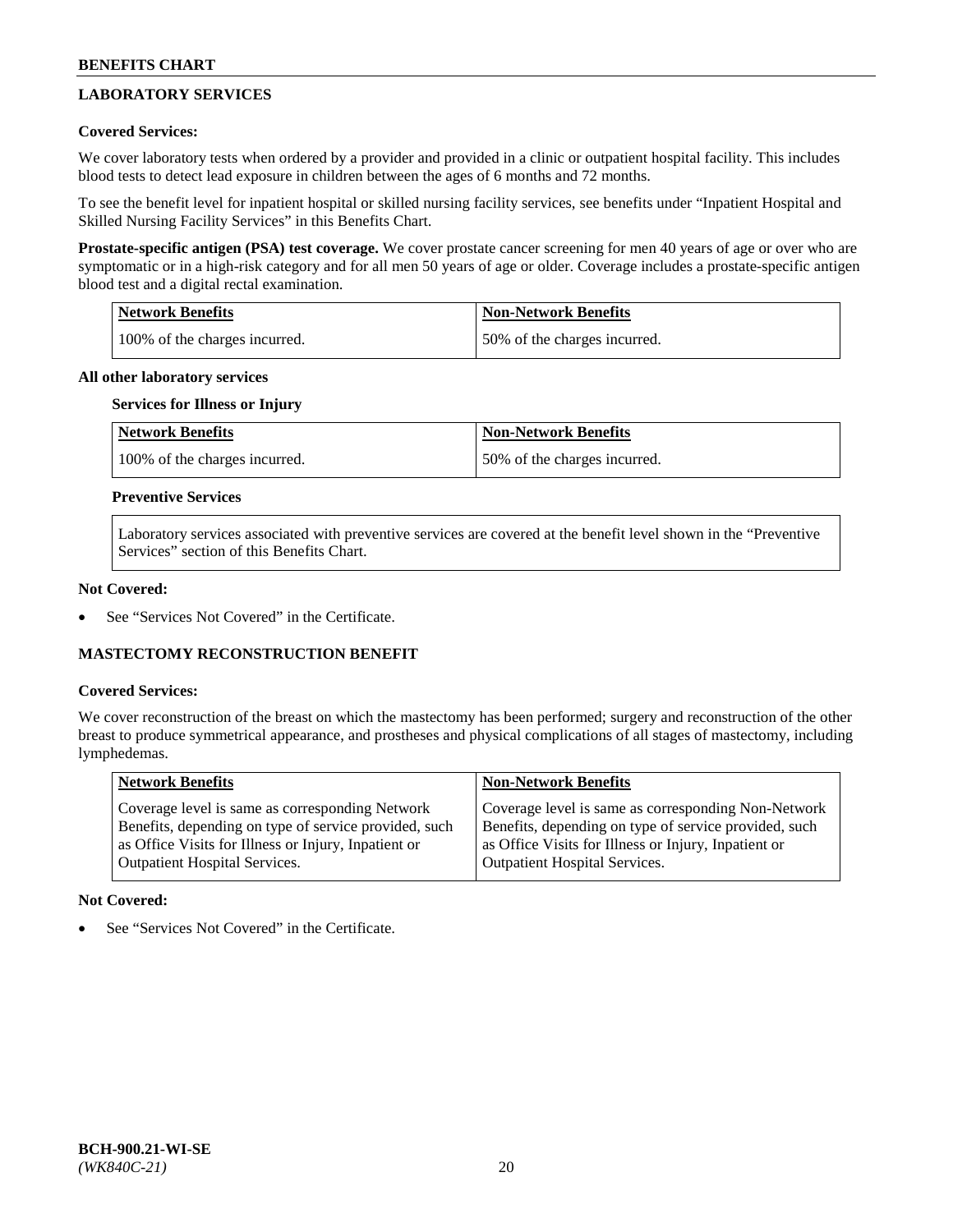## **MEDICATION THERAPY DISEASE MANAGEMENT PROGRAM**

### **Covered Services:**

If you meet our criteria for coverage, you may qualify for our Medication Therapy Disease Management Program.

The program covers consultations with a designated Network pharmacist.

Covered services are based on established medical policies, which are subject to periodic review and modification by the medical directors. These medical policies (medical coverage criteria) are available by calling Member Services, or logging on to your "*my*HealthPartners" account at [healthpartners.com.](http://www.healthpartners.com/)

| Network Benefits                                            | <b>Non-Network Benefits</b> |
|-------------------------------------------------------------|-----------------------------|
| 100% of the charges incurred.<br>Deductible does not apply. | No coverage.                |

### **Not Covered:**

See "Services Not Covered" in the Certificate.

## **OFFICE VISITS FOR ILLNESS OR INJURY**

### **Covered Services:**

We cover the following when medically necessary: professional medical and surgical services and related supplies, including biofeedback, of physicians and other health care providers; blood and blood products (unless replaced) and blood derivatives.

We cover diagnosis and treatment of illness or injury to the eyes. Where contact or eye glass lenses are prescribed as medically necessary for the post-operative treatment of cataracts or for the treatment of aphakia, or keratoconus, we cover the initial evaluation, lenses and fitting. Insureds must pay for lens replacement beyond the initial pair.

## **Office Visits**

| <b>Network Benefits</b>       | <b>Non-Network Benefits</b>  |
|-------------------------------|------------------------------|
| 100% of the charges incurred. | 50% of the charges incurred. |

#### **Convenience Clinics**

| Network Benefits              | <b>Non-Network Benefits</b>  |
|-------------------------------|------------------------------|
| 100% of the charges incurred. | 50% of the charges incurred. |

#### **Scheduled Telephone Visits**

| <b>Network Benefits</b>       | Non-Network Benefits         |
|-------------------------------|------------------------------|
| 100% of the charges incurred. | 50% of the charges incurred. |

#### **E-Visits**

#### **Access to Online Care through virtuwell a[t virtuwell.com](https://www.virtuwell.com/)**

| <b>Network Benefits</b>       | <b>Non-Network Benefits</b> |
|-------------------------------|-----------------------------|
| 100% of the charges incurred. | Not applicable.             |

## **All Other E-Visits**

| <b>Network Benefits</b>       | <b>Non-Network Benefits</b>  |
|-------------------------------|------------------------------|
| 100% of the charges incurred. | 50% of the charges incurred. |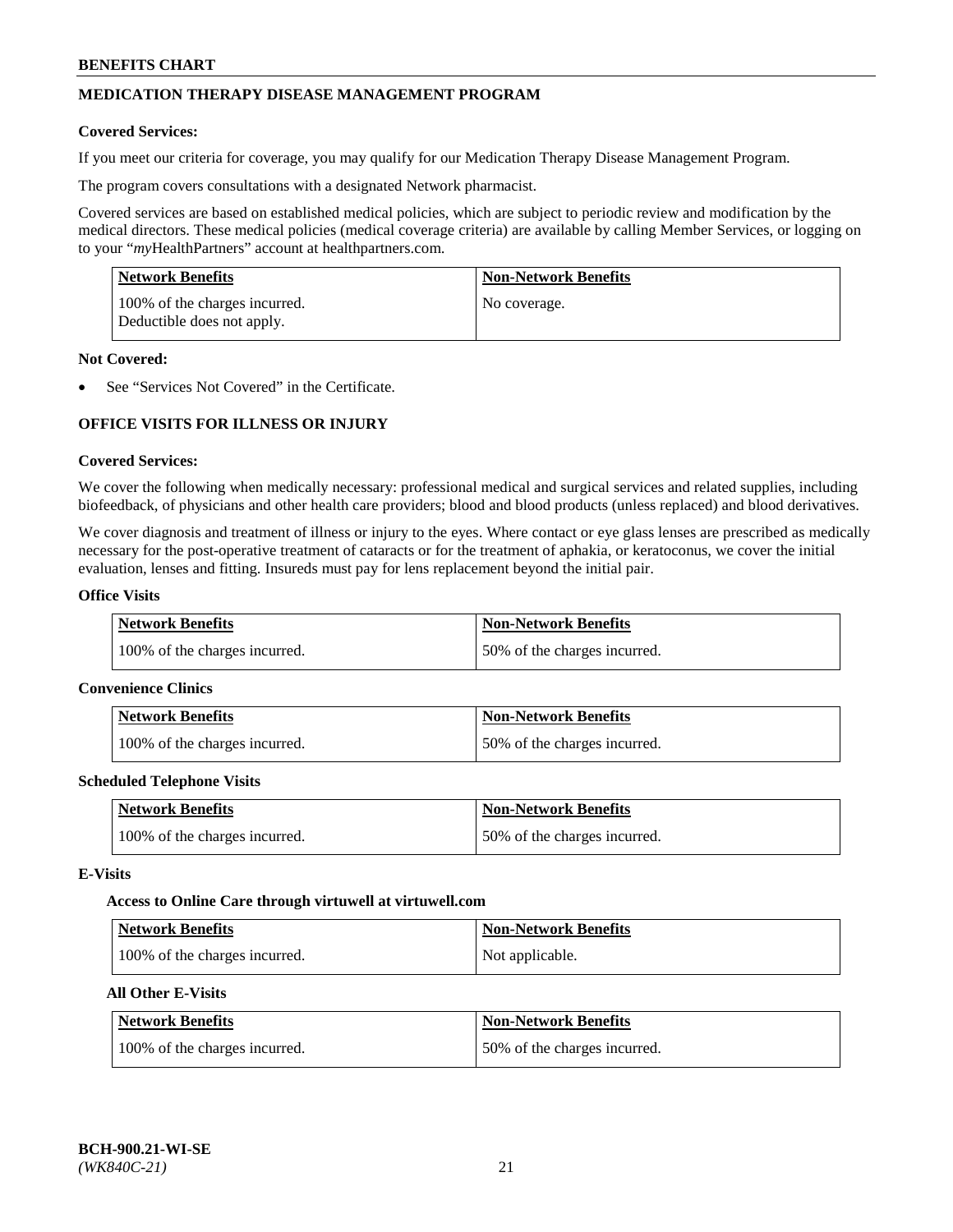### **Injections Administered in a Physician's Office, other than immunizations**

#### **Allergy Injections**

| Network Benefits              | <b>Non-Network Benefits</b>  |
|-------------------------------|------------------------------|
| 100% of the charges incurred. | 50% of the charges incurred. |

## **All Other Injections**

| <b>Network Benefits</b>       | <b>Non-Network Benefits</b>  |
|-------------------------------|------------------------------|
| 100% of the charges incurred. | 50% of the charges incurred. |

### **Not Covered:**

- Court ordered treatment, except as described in this Benefits Chart. Any resulting court ordered treatment for mental health services will be subject to the Certificate's requirement for medical necessity.
- See "Services Not Covered" in the Certificate.

### **PEDIATRIC EYEWEAR**

### **Covered Services:**

We cover pediatric eyewear for children under age 19, subject to our medical coverage criteria. Coverage under this provision will continue until the end of the month in which the child turns age 19. These medical policies (medical coverage criteria) are available by calling Member Services, or logging on to your "*my*HealthPartners" account a[t healthpartners.com.](https://www.healthpartners.com/hp/index.html)

| Network Benefits              | <b>Non-Network Benefits</b> |
|-------------------------------|-----------------------------|
| 100% of the charges incurred. | No coverage.                |

Limited to one pair of eyeglasses (lenses and frames), or one pair of contact lenses per calendar year.

### **Not Covered:**

See "Services Not Covered" in the Certificate.

## **PHYSICAL THERAPY, OCCUPATIONAL THERAPY, SPEECH THERAPY AND OTHER SPECIFIED THERAPIES**

#### **Covered Services:**

We cover the following physical therapy, occupational therapy and speech therapy services:

- Medically necessary rehabilitative care to correct the effects of illness or injury.
- Habilitative care rendered for congenital, developmental or medical conditions which have significantly limited the successful initiation of normal speech and normal motor development.

Massage therapy which is performed in conjunction with other treatment/modalities by a physical or occupational therapist is part of a prescribed treatment plan and is not billed separately is covered.

We cover services provided in a clinic. To see the benefit level for inpatient hospital or skilled nursing facility services, see benefits under "Inpatient Hospital and Skilled Nursing Facility Services".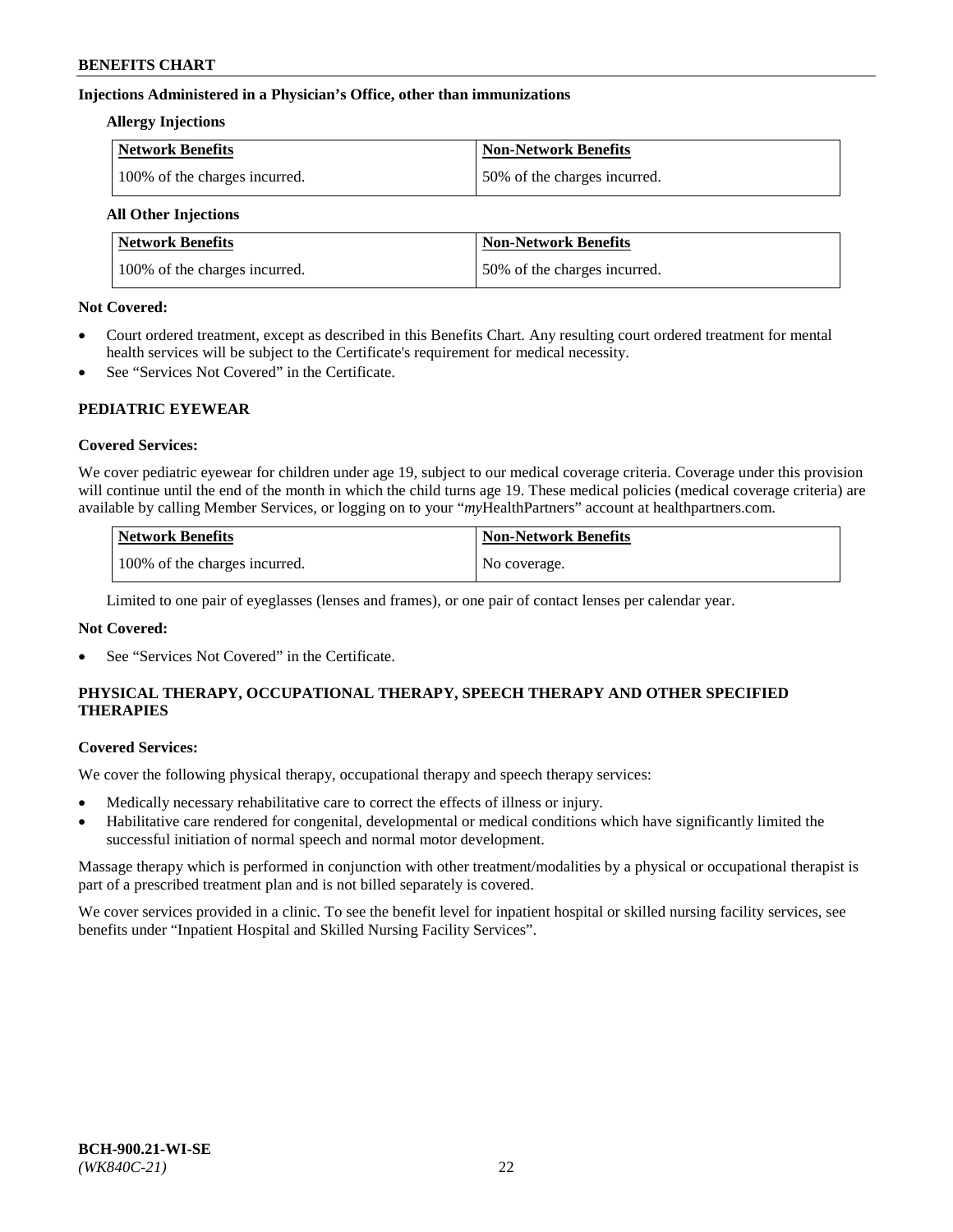### **Rehabilitative Care**

| <b>Network Benefits</b>                                                                       | <b>Non-Network Benefits</b>                                                                   |
|-----------------------------------------------------------------------------------------------|-----------------------------------------------------------------------------------------------|
| 100% of the charges incurred.                                                                 | 50% of the charges incurred.                                                                  |
| Physical, Occupational and Speech Therapy are<br>limited to 20 visits each per calendar year. | Physical, Occupational and Speech Therapy are<br>limited to 20 visits each per calendar year. |

In addition to the services provided above, we cover a minimum of:

- 20 visits per calendar year for pulmonary rehabilitation therapy.
- 36 visits per calendar year for cardiac rehabilitation therapy.
- 30 visits per calendar year for post-cochlear implant aural therapy.
- 20 visits per calendar year for cognitive rehabilitation therapy.

The maximum number of visits is combined for Network Benefits and Non-Network Benefits.

### **Habilitative Services**

| <b>Network Benefits</b>                                                                       | <b>Non-Network Benefits</b>                                                                   |
|-----------------------------------------------------------------------------------------------|-----------------------------------------------------------------------------------------------|
| 100% of the charges incurred.                                                                 | 50% of the charges incurred.                                                                  |
| Physical, Occupational and Speech Therapy are<br>limited to 20 visits each per calendar year. | Physical, Occupational and Speech Therapy are<br>limited to 20 visits each per calendar year. |

The maximum number of visits is combined for Network Benefits and Non-Network Benefits.

### **Not Covered:**

- Massage therapy for the purpose of comfort or convenience of the Insured.
- See "Services Not Covered" in the Certificate.

### **PRESCRIPTION DRUG SERVICES**

### **Covered Services:**

We cover prescription drugs and medications that can be self-administered or are administered in a physician's office.

We will refill a prescription for eye drops covered under this Benefits Chart if the Insured requests a refill and the original prescription specified that additional quantities would be needed, providing the refill request does not exceed the quantities needed, and the following conditions are met:

- If the Insured requests a 30-day refill supply, the request must be made between 22 and 30 days of the later of (a) the original date that the prescription was distributed to the insured or (b) the date that the most recent refill was distributed to the Insured; or
- If the Insured requests a 90-day refill supply, the request must be made between 67 and 90 days of the later of (a) the original date that the prescription was distributed to the insured or (b) the date that the most recent refill was distributed to the Insured.

#### **For Network Benefits, drugs and medications must be obtained at a Network pharmacy.**

#### **For Non-Network Benefits, drugs and medications must be part of the formulary.**

#### **Outpatient Drugs (except as specified below)**

| <b>Network Benefits</b>                                                                                                                                      | <b>Non-Network Benefits</b>  |
|--------------------------------------------------------------------------------------------------------------------------------------------------------------|------------------------------|
| Formulary drugs are covered at 100% of the charges<br>incurred.                                                                                              | 50% of the charges incurred. |
| Formulary insulin is considered preventive and is not<br>subject to your deductible. In no event will your cost for<br>a formulary insulin drug exceed \$25. |                              |
| Non-formulary drugs are covered at 80% of the charges<br>incurred.                                                                                           |                              |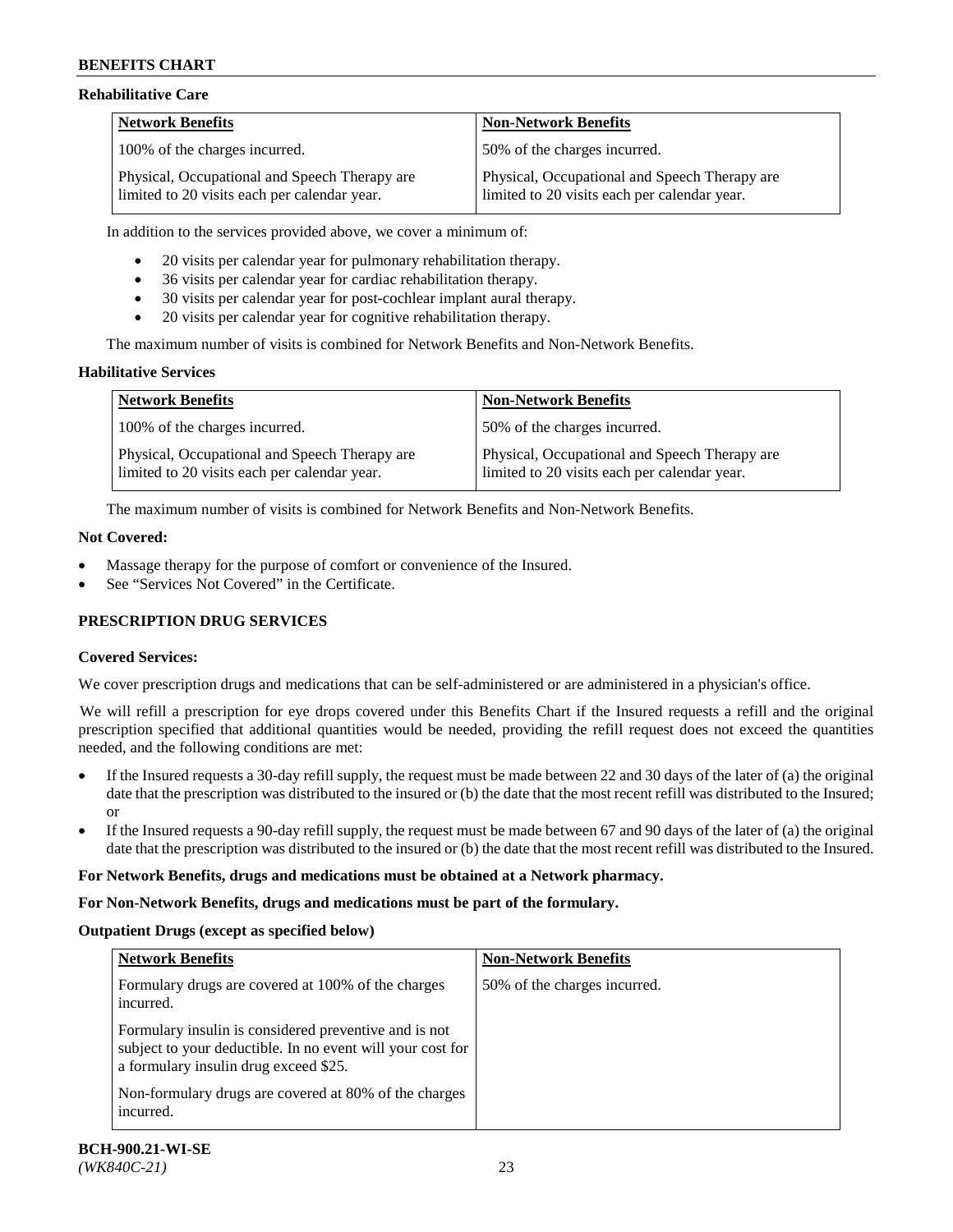**Oral chemotherapy drugs** are included on the Specialty Drug List. However, you pay the applicable outpatient drug benefit. As required by Wisconsin law, you will not pay higher cost sharing (deductible, copayment or coinsurance) for orally administered chemotherapy drugs than you pay for injected or intravenously administered chemotherapy drugs.

### **Mail Order Drugs**

| <b>Network Benefits</b>                                                                                                                                                       | <b>Non-Network Benefits</b>           |
|-------------------------------------------------------------------------------------------------------------------------------------------------------------------------------|---------------------------------------|
| For your convenience, you may also get up to a 93-day<br>supply of outpatient prescription drugs that can be self-<br>administered through the designated mail order service. | See Network Mail Order Drugs Benefit. |
| New prescriptions to treat certain chronic conditions<br>and trial drugs will be limited to quantity limits<br>described at the end of this section.                          |                                       |
| Specialty Drugs are not available through the mail order<br>service.                                                                                                          |                                       |

### **Tobacco Cessation Drugs are covered for all FDA approved tobacco cessation drugs**

| Network Benefits                                            | Non-Network Benefits         |
|-------------------------------------------------------------|------------------------------|
| 100% of the charges incurred.<br>Deductible does not apply. | 50% of the charges incurred. |

### **Contraceptive Drugs**

| <b>Network Benefits</b>                                                                                                                                         | <b>Non-Network Benefits</b>  |
|-----------------------------------------------------------------------------------------------------------------------------------------------------------------|------------------------------|
| 100% of the charges incurred for formulary drugs.<br>Deductible does not apply.                                                                                 | 50% of the charges incurred. |
| If a physician requests that a non-formulary<br>contraceptive drug be dispensed as written, the drug<br>will be covered at 100%, not subject to the deductible. |                              |

### **Specialty Drugs that are Self-Administered**

| <b>Network Benefits</b>                                                                                              | <b>Non-Network Benefits</b> |
|----------------------------------------------------------------------------------------------------------------------|-----------------------------|
| 100% of the charges incurred.                                                                                        | No coverage.                |
| Specialty Drugs are limited to drugs on the Specialty<br>Drug List and must be obtained from a designated<br>vendor. |                             |

**Oral chemotherapy drugs** are included on the Specialty Drug List. However, you pay the applicable outpatient drug benefit. As required by Wisconsin law, you will not pay higher cost sharing (deductible, copayment or coinsurance) for orally administered chemotherapy drugs than you pay for injected or intravenously administered chemotherapy drugs.

#### **Limitations:**

- Certain drugs may require prior authorization as indicated on the formulary. HealthPartners may require prior authorization for the drug and also the site where the drug will be provided. Certain drugs are subject to our utilization review process and quantity limits.
- Certain non-formulary drugs require prior authorization. In addition, certain drugs may be subject to any quantity limits applied as part of our trial program.
- If an Insured requests a brand name drug when there is a generic equivalent, the brand name drug will be covered up to the charge that would apply to the generic drug, minus any required copayment. If a physician requests that a brand name drug be dispensed as written, and we determine the brand name drug is medically necessary, the drug will be paid at the nonformulary benefit..
- We may require insureds to try over-the-counter (OTC) drug alternatives before approving more costly formulary prescription drugs.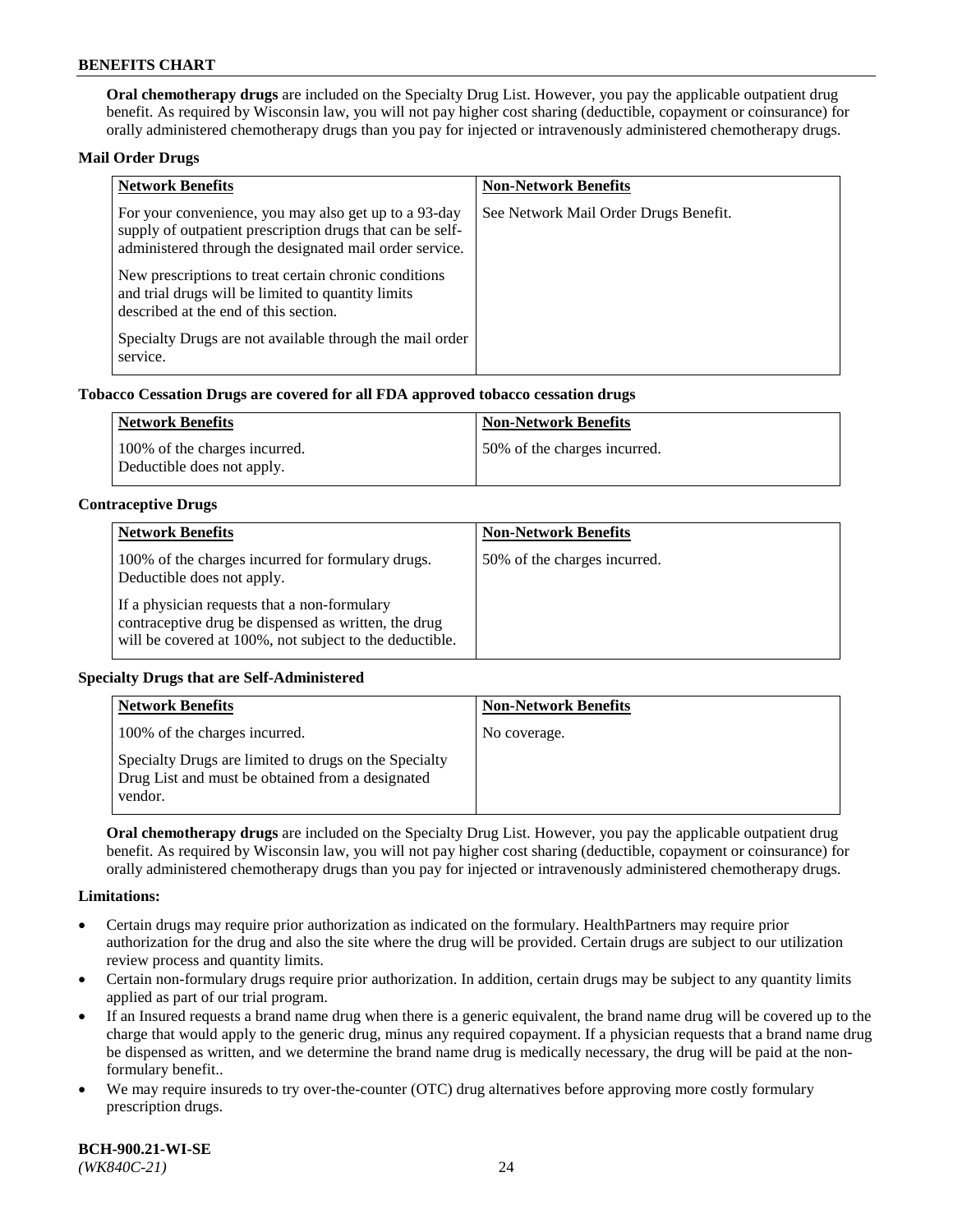- Unless otherwise specified in the Prescription Drug Services section, you may receive up to a 31-day supply per prescription.
- A 93-day supply will be covered and dispensed only at pharmacies that participate in our extended day supply program.
- New prescriptions to treat certain chronic conditions are limited to a 31-day supply.
- No more than a 31-day supply of specialty drugs will be covered and dispensed at a time unless it's a manufacturer supplied drug that cannot be split that supplies the member with more than a 31-day supply.
- If a copayment is required, you must pay one copayment for each 31-day supply, or portion thereof. **Not Covered:**
- Replacement of prescription drugs, medications, equipment and supplies due to loss, damage or theft.
- Nonprescription (over-the-counter) drugs or medications, including, but not limited to, vitamins, supplements, homeopathic remedies, and non-FDA approved drugs, unless listed on the formulary and prescribed by a physician or legally authorized health care provider under applicable state and federal law. This exclusion does not include over-thecounter contraceptives for women as allowed under the Affordable Care Act when the Insured obtains a prescription for the item. In addition, if the Insured obtains a prescription, this exclusion does not include aspirin to prevent cardiovascular disease for men and women of certain ages; folic acid supplements for women who may become pregnant; fluoride chemoprevention supplements for children without fluoride in their water source; and iron supplements for children age 6-12 who are at risk for anemia.
- All drugs for the treatment of sexual dysfunction.
- All drugs for the treatment of growth deficiency.
- All drugs for the treatment of infertility.
- Medical cannabis.
- Drugs on the Excluded Drug List. The Excluded Drug List includes select drugs within a therapy class that are not eligible for coverage. This includes drugs that may be excluded for certain indications. The Excluded Drug List is available at [healthpartners.com.](http://www.healthpartners.com/)
- Drugs that are newly approved by the FDA until they are reviewed and approved by HealthPartners Pharmacy and Therapeutics Committee.
- Medical devices approved by the FDA will not be covered under the Prescription Drug Services section unless they are on our formulary. Covered medical devices are generally submitted and reimbursed under your medical benefits.
- See "Services Not Covered" in the Certificate.

### **PREVENTIVE SERVICES**

### **Applicable Definitions:**

**Routine Preventive Services** are routine health care services that include screenings, check-ups and counseling to prevent illness, disease or other health problems before symptoms occur.

**Diagnostic Services** are services to help a provider understand your symptoms, diagnose illness and decide what treatment may be needed. They may be the same services that are listed as preventive services, but they are being used as diagnostic services. Your provider will determine if these services are preventive or diagnostic. These services are not preventive if received as part of a visit to diagnose, manage or maintain an acute or chronic medical condition, illness or injury. When that occurs, unless otherwise indicated below, standard deductibles, copayments or coinsurance apply.

### **Covered Services:**

We cover preventive services that meet any of the requirements under the Affordable Care Act (ACA) shown in the bulleted items below. These preventive services are covered at 100% under the Network Benefits with no deductible, copayments or coinsurance. (If a preventive service is not required by the ACA and it is covered at a lower benefit level, it will be specified below.) Preventive benefits mandated under the ACA are subject to periodic review and modification. Changes would be effective in accordance with the federal rules. Preventive services mandated by the ACA include:

- Evidence-based items or services that have in effect a rating of A or B in the current recommendations of the United States Preventive Services Task Force with respect to the individual;
- Immunizations for routine use in children, adolescents, and adults that have in effect a recommendation from the Advisory Committee on Immunization Practices of the Centers for Disease Control and Prevention with respect to the individual;
- With respect to infants, children, and adolescents, evidence-informed preventive care and screenings provided for in comprehensive guidelines supported by the Health Resources and Services Administration; and
- With respect to women, preventive care and screenings provided for in comprehensive guidelines supported by the Health Resources and Services Administration.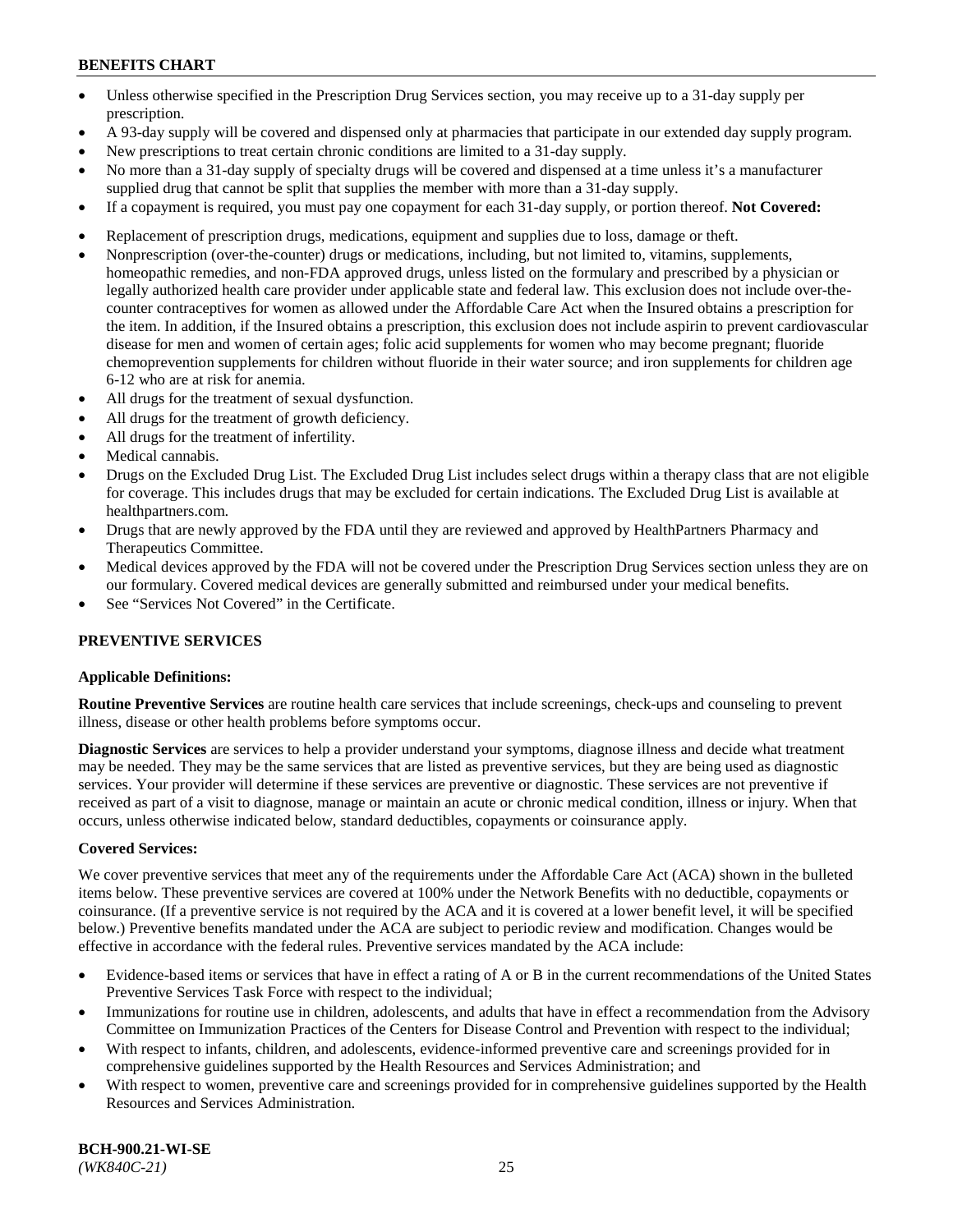Covered services are based on established medical policies, which are subject to periodic review and modification by the medical or dental directors. These medical policies (medical coverage criteria) are available by calling Member Services, or logging on to your "*my*HealthPartners" account at [healthpartners.com.](https://www.healthpartners.com/hp/index.html)

### **ACA and state mandated preventive services are covered as follows:**

**Routine Health Exams and Periodic Health Assessments.** A physician or health care provider will counsel you as to how often health assessments are needed based on age, sex and health status. This includes screening and counseling for tobacco cessation and all FDA approved tobacco cessation medications including over-the-counter drugs (as shown in the Prescription Drug Services section).

| <b>Network Benefits</b>                                     | <b>Non-Network Benefits</b>  |
|-------------------------------------------------------------|------------------------------|
| 100% of the charges incurred.<br>Deductible does not apply. | 50% of the charges incurred. |

**Child Health Supervision Services.** This includes pediatric preventive services such as newborn screenings, appropriate immunizations, developmental assessments and laboratory services appropriate to the age of the child from birth to 72 months and appropriate immunizations to age 18.

| Network Benefits                                            | Non-Network Benefits         |
|-------------------------------------------------------------|------------------------------|
| 100% of the charges incurred.<br>Deductible does not apply. | 50% of the charges incurred. |

### **Routine Prenatal Care and Exams**

| <b>Network Benefits</b>                                     | <b>Non-Network Benefits</b>  |
|-------------------------------------------------------------|------------------------------|
| 100% of the charges incurred.<br>Deductible does not apply. | 50% of the charges incurred. |

**Routine Postnatal Care.** This includes health exams, assessments, education and counseling relating to the period immediately after childbirth.

| Network Benefits                                            | <b>Non-Network Benefits</b>  |
|-------------------------------------------------------------|------------------------------|
| 100% of the charges incurred.<br>Deductible does not apply. | 50% of the charges incurred. |

**Routine Screening Procedures for Cancer.** This includes colorectal screening starting at age 50 and under age 50 for people at high risk of colorectal cancer. This also includes cancer screenings recommended by the USPSTF with an A or B rating. Women's preventive health services below describe additional routine screening procedures for cancer.

| Network Benefits                                            | <b>Non-Network Benefits</b>  |
|-------------------------------------------------------------|------------------------------|
| 100% of the charges incurred.<br>Deductible does not apply. | 50% of the charges incurred. |

**Professional Voluntary Family Planning Services.** This includes services to prevent or delay a pregnancy, including counseling and education. Services must be provided by a licensed provider.

| <b>Network Benefits</b>                                     | <b>Non-Network Benefits</b>  |
|-------------------------------------------------------------|------------------------------|
| 100% of the charges incurred.<br>Deductible does not apply. | 50% of the charges incurred. |

#### **Adult Immunizations**

| Network Benefits                                            | <b>Non-Network Benefits</b>  |
|-------------------------------------------------------------|------------------------------|
| 100% of the charges incurred.<br>Deductible does not apply. | 50% of the charges incurred. |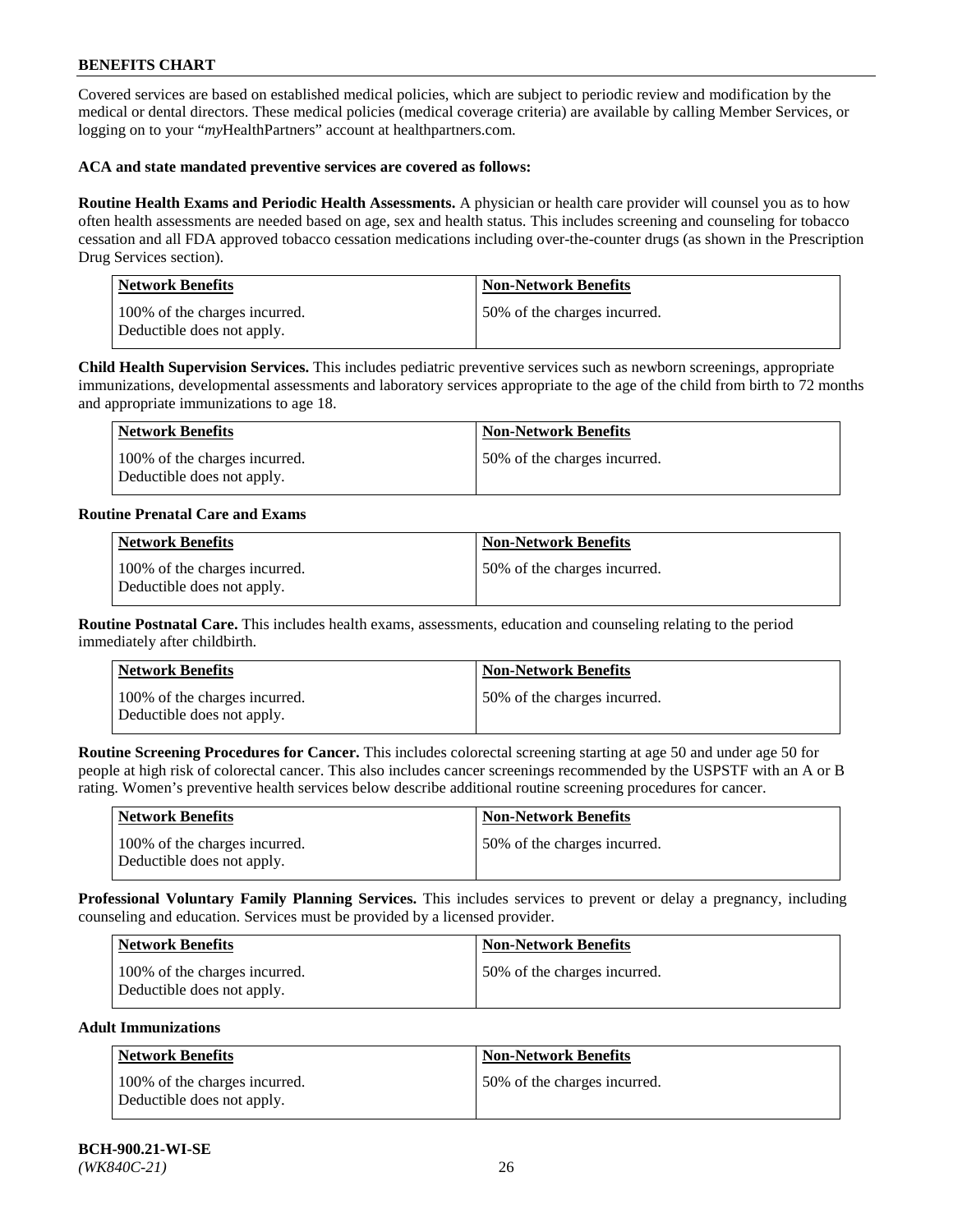**Women's Preventive Health Services.** This includes mammograms, screenings for cervical cancer (pap smears), breast pumps, human papillomavirus (HPV) testing, counseling for sexually transmitted infections, counseling and screening for human immunodeficiency virus (HIV), and all FDA approved contraceptive methods as prescribed by a doctor, sterilization procedures, education and counseling (see the Prescription Drug Services section for coverage of oral contraceptive drugs). We also provide genetic screening for BRCA if someone in your family has the gene or you have a diagnosis of cancer.

The U.S. Preventive Services Task Force (USPSTF) recommends screening mammography, with or without clinical breast examination (CBE), every 1-2 years for women aged 40 and older. For women age 50 and older, we cover an annual mammogram.

| Network Benefits                                            | <b>Non-Network Benefits</b>  |
|-------------------------------------------------------------|------------------------------|
| 100% of the charges incurred.<br>Deductible does not apply. | 50% of the charges incurred. |

**Obesity Screening and Management.** We cover obesity screening and counseling for all ages during a routine preventive care exam. If you are age 18 or older and have a body mass index of 30 or more, we also cover intensive obesity management to help you lose weight. Your primary care doctor can coordinate these services.

| Network Benefits                                            | <b>Non-Network Benefits</b>  |
|-------------------------------------------------------------|------------------------------|
| 100% of the charges incurred.<br>Deductible does not apply. | 50% of the charges incurred. |

**Preventive Medications.** We cover preventive medications currently recommended by USPSTF with an A or B rating if they are prescribed by your medical provider and they are listed on our formulary. Preventive medications are subject to periodic review and modification. Changes would be effective in accordance with the federal rules and reflected in our current medical coverage criteria for preventive care services.

| <b>Network Benefits</b>                                     | <b>Non-Network Benefits</b>  |
|-------------------------------------------------------------|------------------------------|
| 100% of the charges incurred.<br>Deductible does not apply. | 50% of the charges incurred. |

**In addition to any ACA or state mandated preventive services referenced above, we cover the following eligible services:**

### **Routine Eye and Hearing Exams**

| <b>Network Benefits</b>                                     | <b>Non-Network Benefits</b>  |
|-------------------------------------------------------------|------------------------------|
| 100% of the charges incurred.<br>Deductible does not apply. | 50% of the charges incurred. |

**Ovarian Cancer Surveillance Test for Women who are at Risk.** "At risk for ovarian cancer" means (1) having a family history that includes any of the following: one or more first-degree or second-degree relatives with ovarian cancer, clusters of female relatives with breast cancer or nonpolyposis colorectal cancer; or (2) testing positive for BRCA1 or BRCA2 mutations. "Surveillance test for ovarian cancer" means annual screening using CA-125 serum tumor marker testing, transvaginal ultrasound, pelvic examination or other proven ovarian screening tests currently being evaluated by the federal Food and Drug Administration or by the National Cancer Institute.

| <b>Network Benefits</b>                               | <b>Non-Network Benefits</b>                           |
|-------------------------------------------------------|-------------------------------------------------------|
| Coverage level is same as corresponding Network       | Coverage level is same as corresponding Non-Network   |
| Benefits, depending on type of service provided, such | Benefits, depending on type of service provided, such |
| as Diagnostic Imaging Services, Laboratory Services   | as Diagnostic Imaging Services, Laboratory Services   |
| or Office Visits for Illness or Injury, or Preventive | or Office Visits for Illness or Injury, or Preventive |
| Services.                                             | Services.                                             |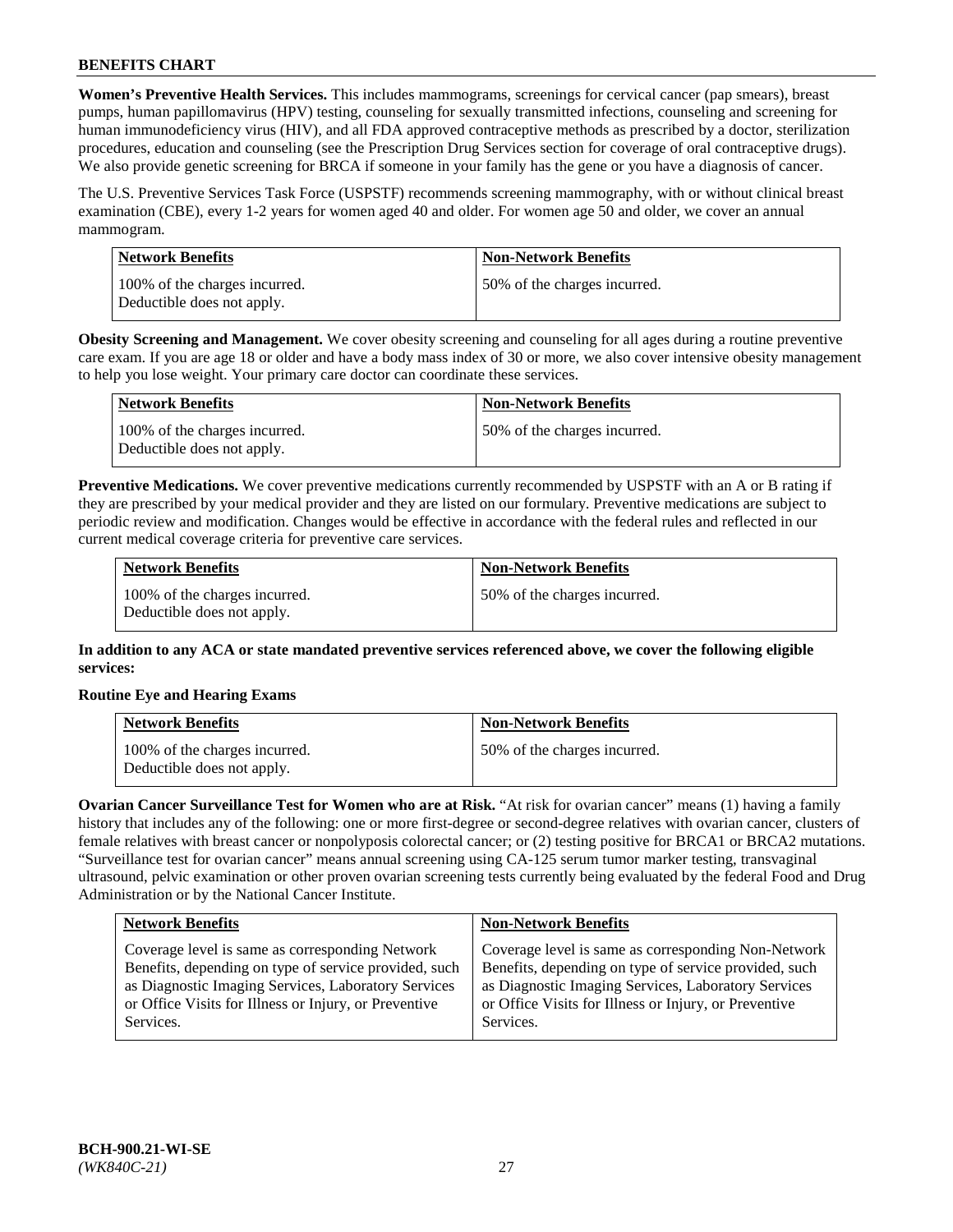### **Limitations:**

• Services are not preventive if received as part of a visit to diagnose, manage or maintain an acute or chronic medical condition, illness or injury. When that occurs, unless otherwise indicated above, standard deductibles, copayments or coinsurance apply.

### **Not Covered:**

See "Services Not Covered" in the Certificate.

### **TRANSPLANT SERVICES**

#### **Applicable Definitions:**

**Autologous.** This is when the source of cells is from the individual's own marrow or stem cells.

**Allogeneic.** This is when the source of cells is from a related or unrelated donor's marrow or stem cells.

**Allogeneic Bone Marrow Transplant.** This is when the bone marrow is harvested from the related or unrelated donor and stored. The patient undergoes treatment which includes tumor ablation with high-dose chemotherapy and/or radiation. The bone marrow is reinfused (transplanted).

**Autologous Bone Marrow Transplant.** This is when the bone marrow is harvested from the individual and stored. The patient undergoes treatment which includes tumor ablation with high-dose chemotherapy and/or radiation. The bone marrow is reinfused (transplanted).

**Autologous/Allogeneic Stem Cell Support.** This is a treatment process that includes stem cell harvest from either bone marrow or peripheral blood, tumor ablation with high-dose chemotherapy and/or radiation, stem cell reinfusion, and related care. Autologous/allogeneic bone marrow transplantation and high dose chemotherapy with peripheral stem cell rescue/support are considered to be autologous/allogeneic stem cell support.

**Designated Transplant Center.** This is any health care provider, group or association of health care providers designated by us to provide services, supplies or drugs for specified transplants for our Insureds.

**Transplant Services.** This is transplantation (including retransplants) of the human organs or tissue listed below, including all related post-surgical treatment, follow-up care and drugs and multiple transplants for a related cause. Transplant services do not include other organ or tissue transplants or surgical implantation of mechanical devices functioning as a human organ, except surgical implantation of an FDA approved Ventricular Assist Device (VAD) or total artificial heart, functioning as a temporary bridge to heart transplantation.

Prior authorization is required prior to consultation to support coordination of care and benefits.

#### **Covered Services:**

We cover eligible transplant services (as defined above) while you are covered under the Certificate. Transplants that will be considered for coverage are limited to the following:

- Kidney transplants for end-stage disease.
- Cornea transplants for end-stage disease.
- Heart transplants for end-stage disease.
- Lung transplants or heart/lung transplants for: (1) primary pulmonary hypertension; (2) Eisenmenger's syndrome; (3) endstage pulmonary fibrosis; (4) alpha 1 antitrypsin disease; (5) cystic fibrosis; and (6) emphysema.
- Liver transplants for: (1) biliary atresia in children; (2) primary biliary cirrhosis; (3) post-acute viral infection (including hepatitis A, hepatitis B antigen e negative and hepatitis C) causing acute atrophy or post-necrotic cirrhosis; (4) primary sclerosing cholangitis; (5) alcoholic cirrhosis; and (6) hepatocellular carcinoma.
- Allogeneic bone marrow transplants or peripheral stem cell support associated with high dose chemotherapy for: (1) acute myelogenous leukemia; (2) acute lymphocytic leukemia; (3) chronic myelogenous leukemia; (4) severe combined immunodeficiency disease; (5) Wiskott-Aldrich syndrome; (6) aplastic anemia; (7) sickle cell anemia; (8) non-relapsed or relapsed non-Hodgkin's lymphoma; (9) multiple myeloma; and (10) testicular cancer.
- Autologous bone marrow transplants or peripheral stem cell support associated with high-dose chemotherapy for: (1) acute leukemias; (2) non-Hodgkin's lymphoma; (3) Hodgkin's disease; (4) Burkitt's lymphoma; (5) neuroblastoma; (6) multiple myeloma; (7) chronic myelogenous leukemia; and (8) non-relapsed non-Hodgkin's lymphoma.
- Pancreas transplants for simultaneous pancreas-kidney transplants for diabetes, pancreas after kidney, living related segmental simultaneous pancreas kidney transplantation and pancreas transplant alone.